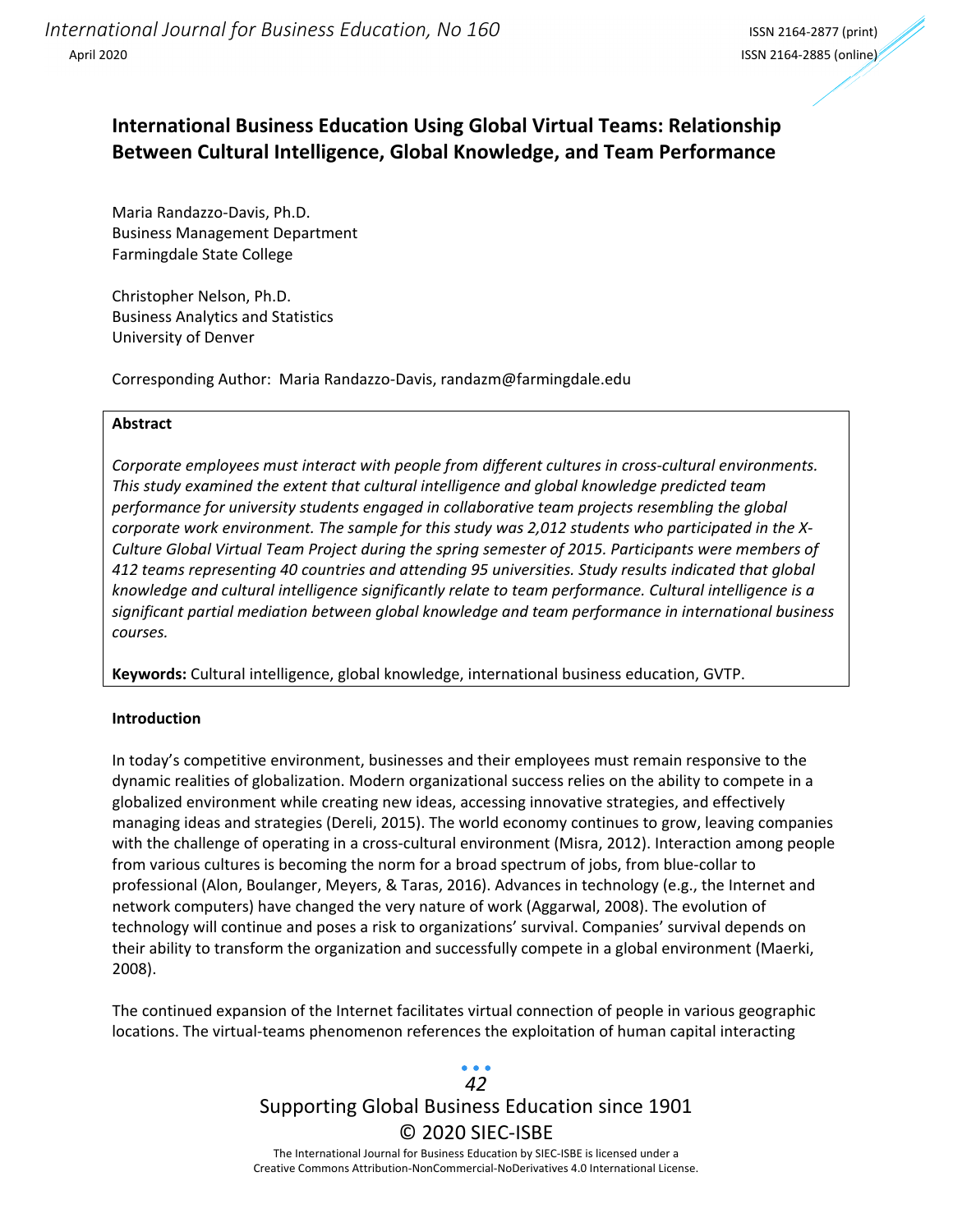interdependently in geographically dispersed locations using information and communication technologies (Berry, 2011; Haines, 2014; Olariu & Aldea, 2014). The organization that effectively capitalizes on available computer‐mediated communication technologies will remain relevant in today's business environment. Advances in technology fuel the growth of virtual teams by connecting individuals and allowing them to work together; organizations benefit from this connectivity (Gilson, Maynard, & Bergiel, 2013; Gilson, Maynard, Young, Vartiainen, & Hakonen, 2015).

Effective teamwork is the cornerstone of improvement and productivity (Bektas & Sohrabifard, 2013). The synergistic nature of teamwork increases collaborative problem‐solving and innovation, among numerous other advantages. The use of human capital in dispersed locations combined with the advantages of technology increases organizations' competitive advantage (Bektas & Sohrabifard, 2013). Traditional communication modes such as e‐mail and videoconferencing increase virtual teams' use of modern tools such as wikis and instant‐messaging applications (Lilian, 2014; Olariu & Aldea, 2014). The birth of the global virtual team (GVT) results from the manifestation of the virtual team in a cross-border scenario. A GVT can be beneficial because a virtual team reduces resource use and costs associated with redundancy of work, time, travel, and relocation (Dekker, Rutte, & van den Berg, 2008; Gaeta, Orciuoli, Lola, & Senatore, 2011; Hsu, Liang, Wu, Klein, & Jiang, 2011; Sarker, Ahuja, Sarker, & Kirkeby, 2011).

International business education must introduce students to global virtual‐team environments to prepare students for today's global collaborative business setting. It is imperative for business students to study international business as globalization continues (Aggarwal & Goodell, 2011). University business schools and international business educators must properly educate future international business managers by creating curriculum that provides students with the skills required to be successful in an international‐business environment (Eisenberg et al., 2013; Jurse & Mulej, 2011; Rehg, Gundlach, & Grigorian, 2012). The study of international business is vital and must provide students with cross‐cultural experiences and the skills necessary to navigate a global work environment (Duus & Cooray, 2014; Taras et al., 2013). Traditional tool case studies, videos, and lectures provide indirect experiences and do not offer direct exposure to the international‐business environment (Taras et al., 2013).

Virtual teams allow businesses to collaborate in an international environment, transcending the reality of the international‐business classroom environment's preparation of students (Taras et al., 2013). The use of online technologies and the edification of cultural intelligence increases cross‐cultural competencies to prepare students for today's global business environment (Gonzalez‐Perez, Velez‐Calle, Cathro, Caprar, & Taras, 2014; Milhauser & Rahschulte, 2010; Shea, Sherer, Quilling, & Blewett, 2011). This does not indicate a complete parallel between the educational setting and the business setting; students must be prepared to work in international business regardless.

The purpose of this nonexperimental correlational study was to examine the extent to which cultural intelligence and global knowledge predict team performance for university students engaged in team projects resembling the global corporate work environment. In today's competitive environment, businesses and their employees must respond to the dynamic realities of globalization. Interaction among people from various cultures is becoming the norm for a broad spectrum of jobs (Alon,

## Supporting Global Business Education since 1901 © 2020 SIEC‐ISBE The International Journal for Business Education by SIEC‐ISBE is licensed under a *43*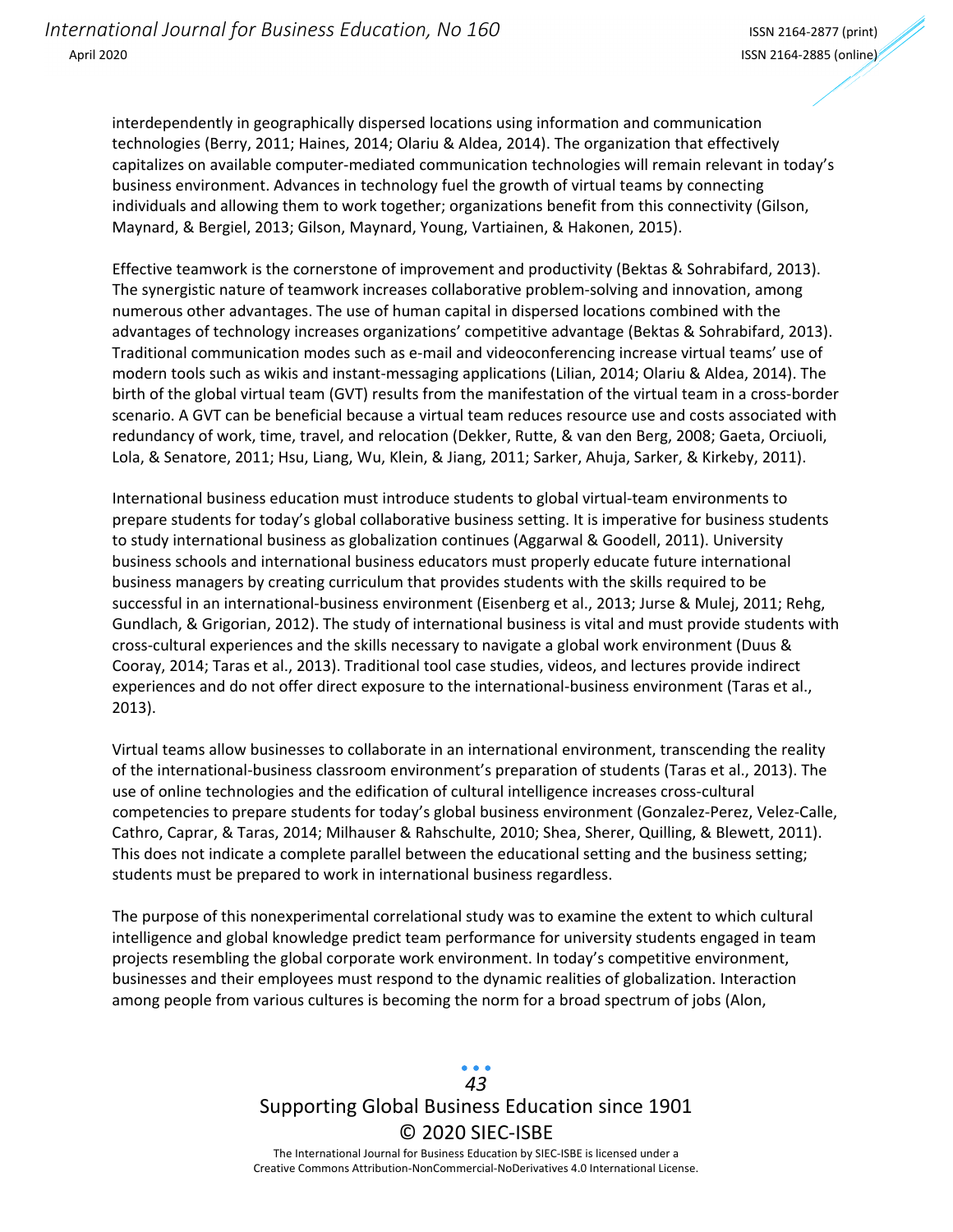Boulanger, Meyers, et al., 2016). Company survival depends on the company leaders' ability to transform the organization and compete in a global environment (Maerki, 2008).

International business education must introduce students to the global virtual‐team environment. International business educators should consider implementing projects such as the X‐Culture Global Virtual Team Project (GVTP), designed to prepare students for modern global business environments. The X‐Culture GVTP brings international‐business and management students from 43 countries on six continents and more than 80 universities together to engage in collaborative teamwork designed to resemble the global corporate work environment (Magnusson, Schuster, & Taras, 2014; Taras et al., 2012, 2013).

This study addresses one university's efforts to prepare students to operate in a cross-cultural environment in a global virtual setting and the factors that influenced student outcomes. Knowing the extent to which cultural intelligence and global knowledge predict team performance can help organizations avoid the problems associated with workforce lack of cultural knowledge (Barnwell, Nedrick, Rudolph, Sesay, & Wellen, 2014; Kiznyte, Ciutiene, & Dechange, 2015). Experiential GVTPs improve students' cross-cultural competencies through active engagement with culturally diverse teams (Duus & Cooray, 2014; Taras et al., 2013). Moon (2013) examined how team‐level cultural intelligence relates to team performance. Data from Moon indicated that teams that displayed increased levels of cultural intelligence also exhibited higher levels of team performance.

This study built on the literature of Taras et al. (2013), who examined the benefits of hands‐on experiential projects in a GVT environment and assessed how experiential projects add a dimension to international‐business and international‐management curriculum. Taras, who founded the X‐Culture Project, revealed that experiential GVTP‐based approaches have a positive impact on international‐ business learning. This study also builds on the literature of Zwerg‐Villegas and Martinez‐Diaz (2016), who addressed student participation in the X-culture project and measured the impact and difficulties in virtual and cultural aspects of the GVT. This study moves a step further and addresses how cultural intelligence and global knowledge can potentially increase student teams' ability to work together, increasing their level of preparedness to work in a global business environment.

#### **Literature Review**

We introduce the topic of teams in the review of literature, followed by a review of past and current extant research on various topics such as teams, GVT, the X‐Culture GVTP, and the Business Cultural Intelligence Quotient (BCIQ) as they pertain to the study's purpose.

#### **Teams**

Teams are groups of individuals who interact interdependently and have integrative accountability, empowerment, processes, and reward systems that encourage the completion of assigned tasks (Bektas & Sohrabifard, 2013; Berry, 2011; Solansky, 2011). Companies have used teams for many years as a critical component of a modern organization (Tannenbaum, Mathieu, Salas, & Cohen, 2012). Teams increase the cohesion levels of people while creating social ties between individuals (Necşoi, 2015).

### Supporting Global Business Education since 1901 © 2020 SIEC‐ISBE The International Journal for Business Education by SIEC‐ISBE is licensed under a *44*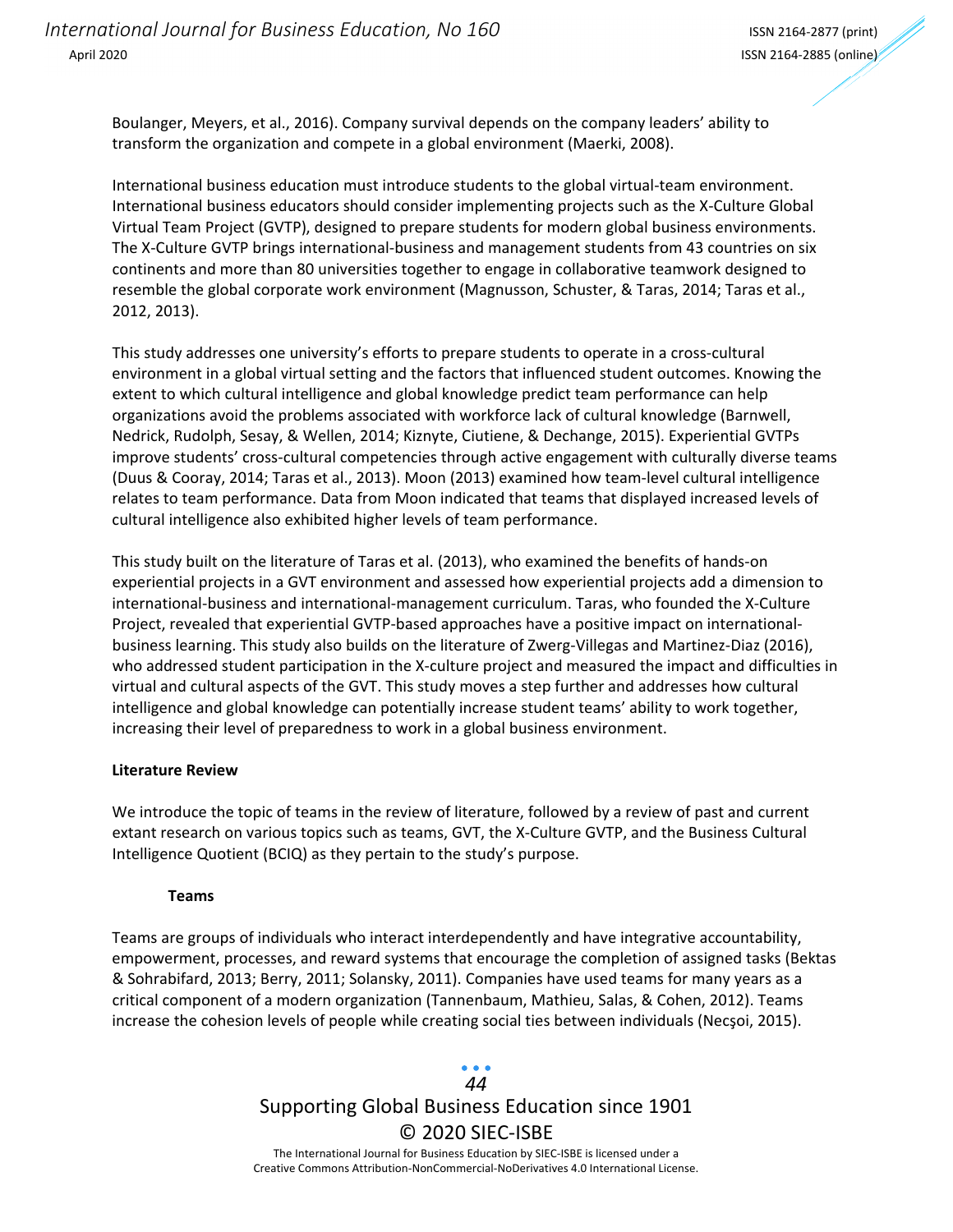Teams operate in increasingly complex environments and must adapt to the teams' fluidity and dynamic (Tannenbaum et al., 2012). Teams play an important role in organizations, undertaking complex problems that require diversity in expertise to solve (Tannenbaum et al., 2012). Managers or team facilitators must prepare a team to operate in challenging situations, keep team members on track, and take necessary actions to enhance the team's ability to work collaboratively (Cagiltay, Bichelmeyer, & Kaplan Akilli, 2015).

Effective teamwork has proven to be the foundation for the improvement and productivity of organizations' human capital (Bektas & Sohrabifard, 2013). The synergistic nature of teamwork creates an environment that fosters collaborative problem‐solving and innovation, among numerous other advantages. Teamwork, coupled with the empowerment of workers on the team, leads to improved productivity (Bektas & Sohrabifard, 2013).

#### **GVT**

GVTs are culturally diverse groups or teams that work together to achieve goal commonality by using computer‐mediated technologies (Daim et al., 2012; Pinjani & Palvia, 2013). As businesses have expanded across borders, the GVT has become a normal way to conduct business, tap into broader talent pools, leverage a 24‐hour work cycle, capitalize on local knowledge, and obtain international perspectives on business challenges (Derven, 2016). The enabler for GVT is technology, which—although sometimes flawed—allows the virtual team to communicate by simulating face-to-face scenarios (Derven, 2016). Global teams often coordinate tasks using communication and information technologies, which becomes a challenge when working in a virtual environment (Zander, Zettinig, & Makela, 2013). GVTs are challenged to coordinate activities at the team level, having to address team dispersion and learn how to use communication and information technologies to the team's advantage (Zander et al., 2013).

Cross‐cultural training is an essential component in team success and creating an experiential learning GVTP can enhance cross‐cultural abilities (Duus & Cooray, 2014; Erez et al., 2013; Taras et al., 2013). Erez et al. (2013) sought to discern if the characteristics of global identity and cultural intelligence were enhanced when using "the construction‐group model of experiential learning" (p. 330) when participating in a GVTP. A sample of 1,221 graduate students participated in a 4‐week GVTP. Study findings suggested that global identity and cultural intelligence improve when team members develop positive levels of trust among members (Erez et al., 2013). A GVTP offers an opportunity for members to be exposed to cross‐cultural collaborative environments (Kolb, 1984) relevant to collaborating in an international environment (Taras et al., 2013). Taras et al. (2013) assessed the use of studentcollaborative GVTPs in international‐business and management education using a rationale that addressed three theories: social learning, intergroup contact, and experiential learning. The X‐Culture GVTP is an example of a university‐level GVTP.

#### **X‐Culture GVTP**

The X‐Culture GVTP, developed by Professor Taras of the University of North Carolina at Greensboro, is a virtual‐team collaboration that attempts to enhance student learning in international business courses

## Supporting Global Business Education since 1901 © 2020 SIEC‐ISBE The International Journal for Business Education by SIEC‐ISBE is licensed under a *45*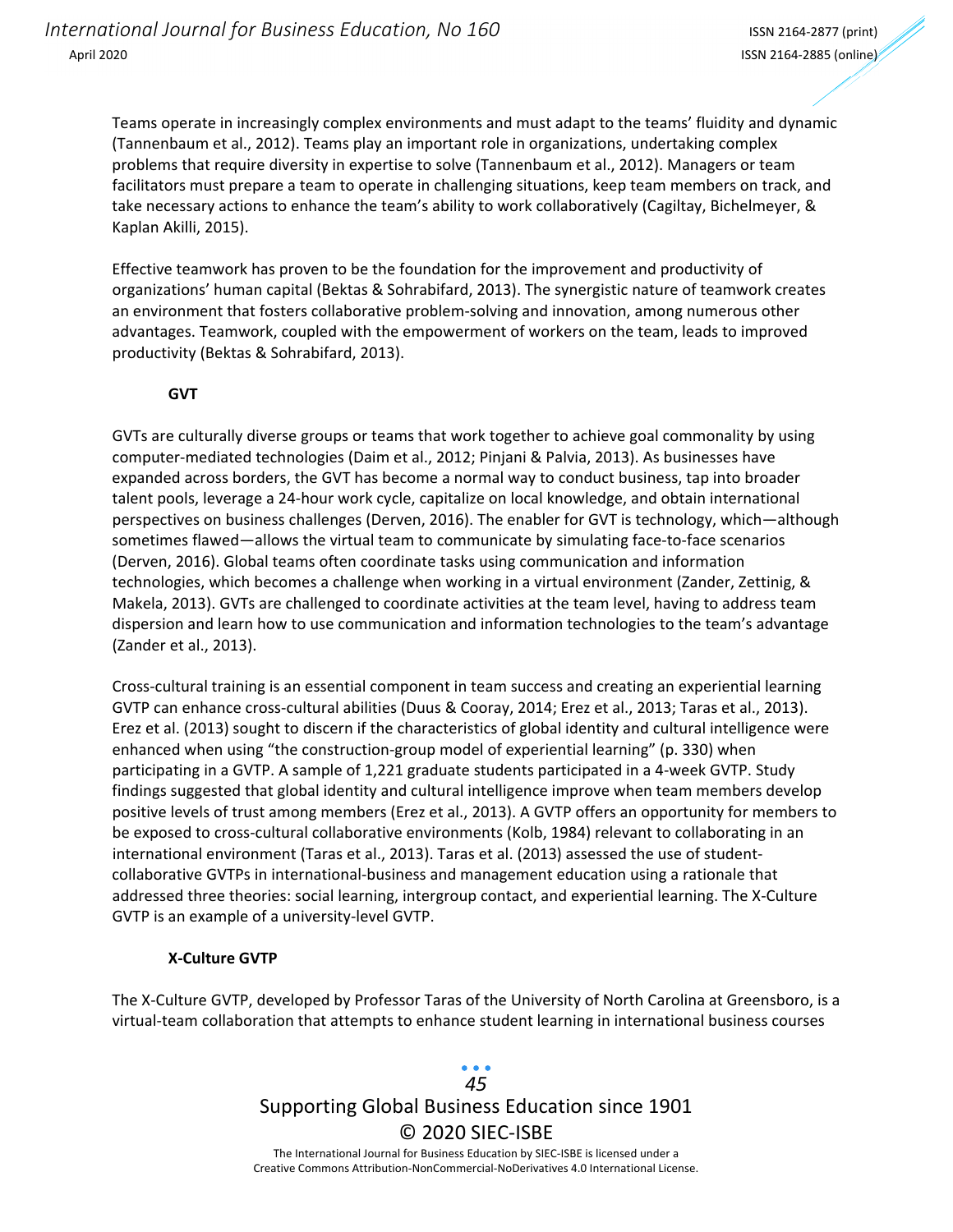using information and communication technologies (Taras et al., 2012, 2013). The X‐Culture GVTP can be considered an experiential cross-cultural exercise and has proven effective in engaging students in a cross‐cultural or global virtual‐team environment (Duus & Cooray, 2014). The X‐Culture GVTP replicates the international business environment by assembling teams that work together for an entire semester on realistic international business challenges (Tullar & Taras, 2017). The X‐Culture GVTP includes university students in international business type courses from around the globe who take part in an 8‐ week systematized project, where students are assigned to virtual teams (Alon, Boulanger, Meyers, et al., 2016). Team sizes range from 5 to 7 students from various global locations, and these students are instructed to create a business plan for an international venture (Alon, Boulanger, Meyers, et al., 2016). Teams are exposed to various aspects of preproject training that lead to participating in instructor‐ supervised projects involving activities such as research and market entry (Tullar & Taras, 2017). Student participants of the X‐Culture project participate at no cost to the student; the instructor who administers the X‐Culture GVTP in their course pays a fee. The X‐Culture GVTP brought international‐ business and management students from over 40 countries on six continents to engage in collaborative teamwork that mimicked the realities of today's global business environment. The GVTP used various collaborative online tools such as Google Docs, Skype, Facebook groups, Dropbox, and Google Translate (Taras et al., 2012, 2013). The project enhanced students' cultural intelligence as they students met the challenges associated with collaborating in a global virtual environment (Taras et al., 2012, 2013).

Approximately 2,000 students from 43 counties participated in the X‐Culture project. The X‐Culture project collected data on processes, team composition, and outcomes throughout the semester. The results from Taras et al.'s (2013) study revealed that experiential GVTP‐based approaches in international‐business and management learning lead to positive outcomes. These outcomes are based on the evaluated levels of learning, behaviors, and attitudes in an international experiential‐learning project. In a two-part, longitudinal, and multinational study, Eisenberg et al. (2013) measured the effects of students' level of cross‐cultural management on cultural intelligence. Eisenberg et al. concluded that cross‐cultural management courses increased students' level of cultural intelligence. Students' levels of cultural competency improved when students were exposed to cross-cultural experiential activities, which had a positive effect on their future job performance (Eisenberg et al., 2013). Students must understand and build the global business environment; therefore, instructors must increase the quality of educational international business learning as students progress into the corporate world.

#### **Team Performance**

Team performance often links to explicit output, determined by a customer or an organization (Weimann, Pollack, Scott, & Brown, 2013). Several factors impact team performance, such as cultural diversity, cultural intelligence, trust, team cohesion, technology, and geographic challenges. Cultural diversity strongly relates to team performance (Nederveen Pieterse, van Knippenberg, & van Dierendonck, 2013). Cross‐cultural competencies, along with cultural intelligence, positively impact team performance by alleviating the adverse results of cultural diversity (Moon, 2013; Sucher & Cheung, 2015). Barnwell et al. (2014) found cultural diversity to be an effective resource for global teams; however, cultural diversity also decreased team performance, perhaps due to mismanagement. Cultural intelligence is the ability to function effectively in a culturally diverse environment (Adair, Hideg, & Spence, 2013; Ang & van Dyne, 2008). Individual facets of cultural intelligence have a positive impact on

# Supporting Global Business Education since 1901 © 2020 SIEC‐ISBE *46*

The International Journal for Business Education by SIEC‐ISBE is licensed under a Creative Commons Attribution‐NonCommercial‐NoDerivatives 4.0 International License.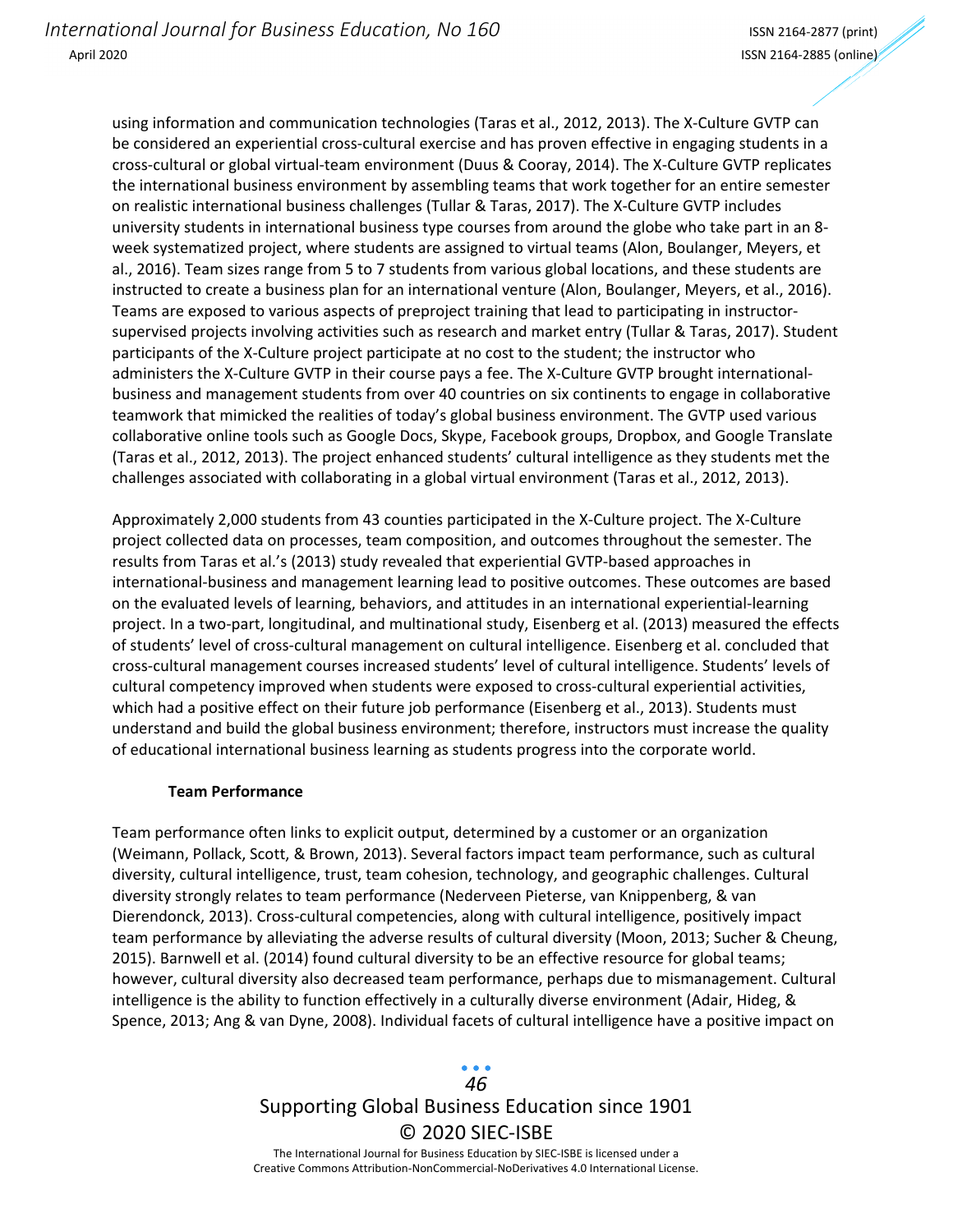job performance and cross-cultural effectiveness (Chen, Lin, & Sawangpattanakul, 2011; Lee, Veasna, & Wu, 2013; Ott & Michailova, 2016) and positively correlate with cultural intelligence and the effectiveness of communication (Bücker, Furrer, & Lin, 2015; Ott & Michailova, 2016). Moon (2013) examined the role of team‐level cultural intelligence as it relates to team performance. Study results indicated that teams that displayed increased levels of cultural intelligence also exhibited higher levels of team performance.

### **BCIQ**

Cultural intelligence has proven important to management and international business. Understanding culture through the lens of cultural intelligence helps academic and work environments proliferate the cognitive flexibility and competencies necessary to navigate the cross-cultural environment (Alon, Boulanger, Meyers, et al., 2016; Gabrenya, Griffith, Moukarzel, Pomerance, & Reid, 2012). The four‐ factor model of cultural intelligence does not adequately address cultural intelligence in a business environment (Alon, Boulanger, Meyers, et al., 2016). Researchers developed the BCIQ instrument to address the limitations of other cultural quotient (CQ) measures, such as the four-factor model of cultural intelligence. The BCIQ instrument focuses on the need for culturally intelligent business managers in the global corporate workforce (Alon, Boulanger, Meyers, et al., 2016).

The BCIQ measures cultural intelligence in a business context and relies on a sophisticated measure that combines quasidirect observations and direct measures (Alon, Boulanger, Meyers, et al., 2016). Alon, Boulanger, Myers, et al. (2016) created the BCIQ to address the limitations of other cultural‐intelligence measures. When validating the BCIQ, the researchers used the four-factor model of cultural intelligence and the 20‐item CQ instrument to draw comparisons. The Ang et al. (2007) measure was the most widely‐used measure of cultural intelligence (Alon, Boulanger, Meyers, et al., 2016).

The BCIQ comprises four factors. The first three factors use a 5-point Likert-type scale ranging from 1 (never) to 5 (always), and the fourth factor scale uses true and false responses (Alon, Boulanger, Meyers, et al., 2016). The BCIQ differs from Ang and van Dyne's (2008) four‐factor model of cultural intelligence by presenting a honed factor structure, applicability to the business context, and the use of impartial cultural‐knowledge measures (Alon, Boulanger, Elston, et al., 2016). The BCIQ includes four factors: "BCIQ1: Motivation; BCIQ2: Cross-cultural listening, communication and adaptation; BCIQ3: Cognitive preparation; and BCIQ4: Global knowledge" (Alon, Boulanger, Elston, et al., 2016, p. 4).

#### **Theoretical Framework**

The theoretical framework chosen for this study is the theory of cultural intelligence (Earley & Ang, 2003). Along with experiential‐learning theory, cultural‐intelligence theory supports the concept that different strata or sets of groups may learn differently and can be applied to undergraduate or graduate teams. Experiential‐learning theory is foundational to providing a better understanding of cultural intelligence. Cultural intelligence is an individual's set of malleable abilities to function and self-manage effectively in a culturally diverse environment (Early & Ang, 2003; Leung, Ang, & Tan, 2014). The early works of Steinberg asserted that cultural intelligence is a theoretical extension of the underlying constructs of intelligence (as cited in Ang et al., 2007). Steinberg drew on a multifactor framework of

### Supporting Global Business Education since 1901 © 2020 SIEC‐ISBE The International Journal for Business Education by SIEC‐ISBE is licensed under a *47*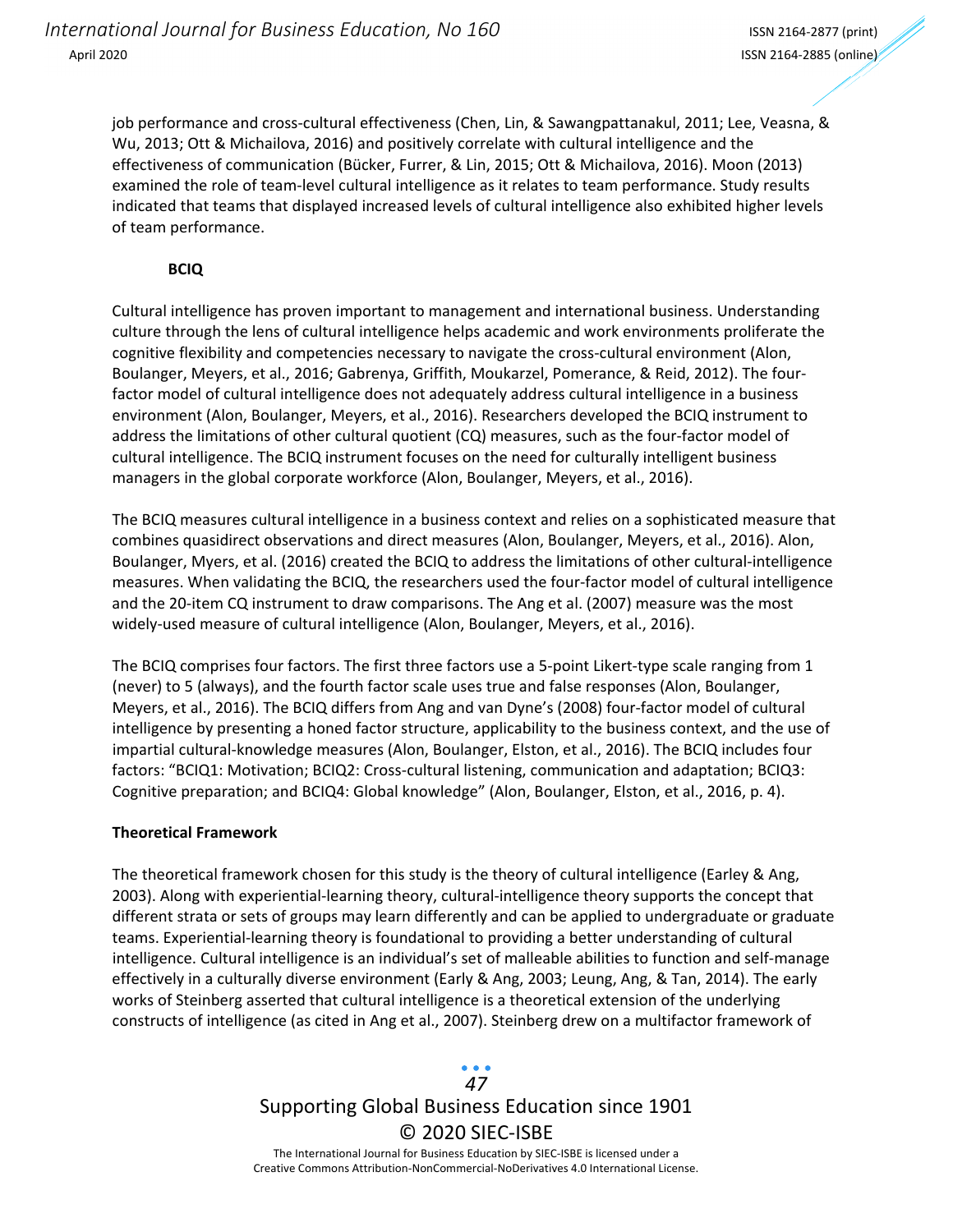intelligence and concluded that the loci of intelligence includes metacognition, cognition, and motivation, whereas actions taken are behavioral (as cited in Ang et al., 2007). Cultural intelligence is important to international business education and affects academic and work‐related performance and judgment (Alon, Boulanger, Meyers, et al., 2016; Gabrenya et al., 2012).

Ang and van Dyne (2008) applied Steinberg's different loci to the multifaceted dimensions of cultural‐ context diversity to identify a metacognitive CQ, cognitive CQ, motivational CQ, and behavioral CQ (Leung et al., 2014; Wang, Heppner, Wang, & Zhu, 2014). The four‐factor model of cultural intelligence has limitations in its ability to measure cultural intelligence in a business context. Researchers developed the BCIQ instrument to address the limitations of CQ measures such as the four-factor model of cultural intelligence. The authors designed the BCIQ to measure cultural intelligence in a business context, relying on sophisticated measures that combine quasidirect observations and direct measurements (Alon, Boulanger, Meyers, et al., 2016).

The BCIQ's four factors of cultural intelligence provided an effective model for the present study. The theory's metacognitive factor addresses an individual's ability to process information on culture (Eisenberg et al., 2013; Morrell et al., 2013), which closely aligns with the predictor variables of cultural intelligence and global knowledge. The theory's cognitive factor addresses the individual's globalknowledge structures and the comprehension of norms and practices in cultural settings (van Dyne et al., 2008, 2012), and also aligns with the predictor variables of cultural intelligence and global knowledge. The four‐factor motivation and behavior components connect to the dependent variable of team performance. Table 1 illustrates and defines the BCIQ four factors. The measure of the independent variables for cultural intelligence include BCIQ1 (motivation), BCIQ2 (listening, communication, and adaptation), and BCIQ3 (cognitive preparation). The measure for the independent variable of global knowledge is the BCIQ4 (global knowledge). Researchers measured cultural intelligence before the project commenced and after project completion (Taras et al., 2012, 2013).

| <b>Factor</b> | Subdimension  | <b>Definition</b>                                                           |
|---------------|---------------|-----------------------------------------------------------------------------|
| <b>BCIQ1</b>  | Motivation    | An assumed force operating internally that induces and individual to        |
|               |               | choose on action over another, specifically choices supporting openness     |
|               |               | to ideas, interpersonal relationships, cultural identities, and experiences |
| <b>BCIQ2</b>  | Listening,    | The cross-cultural utilization of baseline verbal/nonverbal awareness       |
|               | communication | regarding social practices and how information is exchanged. Also, the      |
|               | . and         | ability to accurately modify and adapt actions according to the situation   |
|               | adaptation    |                                                                             |
| <b>BCIQ3</b>  | Cognitive     | The self-study of appropriate cross-cultural behavior/business practices    |
|               | preparation   |                                                                             |
| BCIQ4         | Global        | The level of general knowledge about other cultures in terms of facts,      |
|               | knowledge     | customs, practices, norms, and values.                                      |

#### Table 1 *Elements of the BCIQ Four Factors*

Supporting Global Business Education since 1901 © 2020 SIEC‐ISBE *48*

The International Journal for Business Education by SIEC‐ISBE is licensed under a Creative Commons Attribution‐NonCommercial‐NoDerivatives 4.0 International License.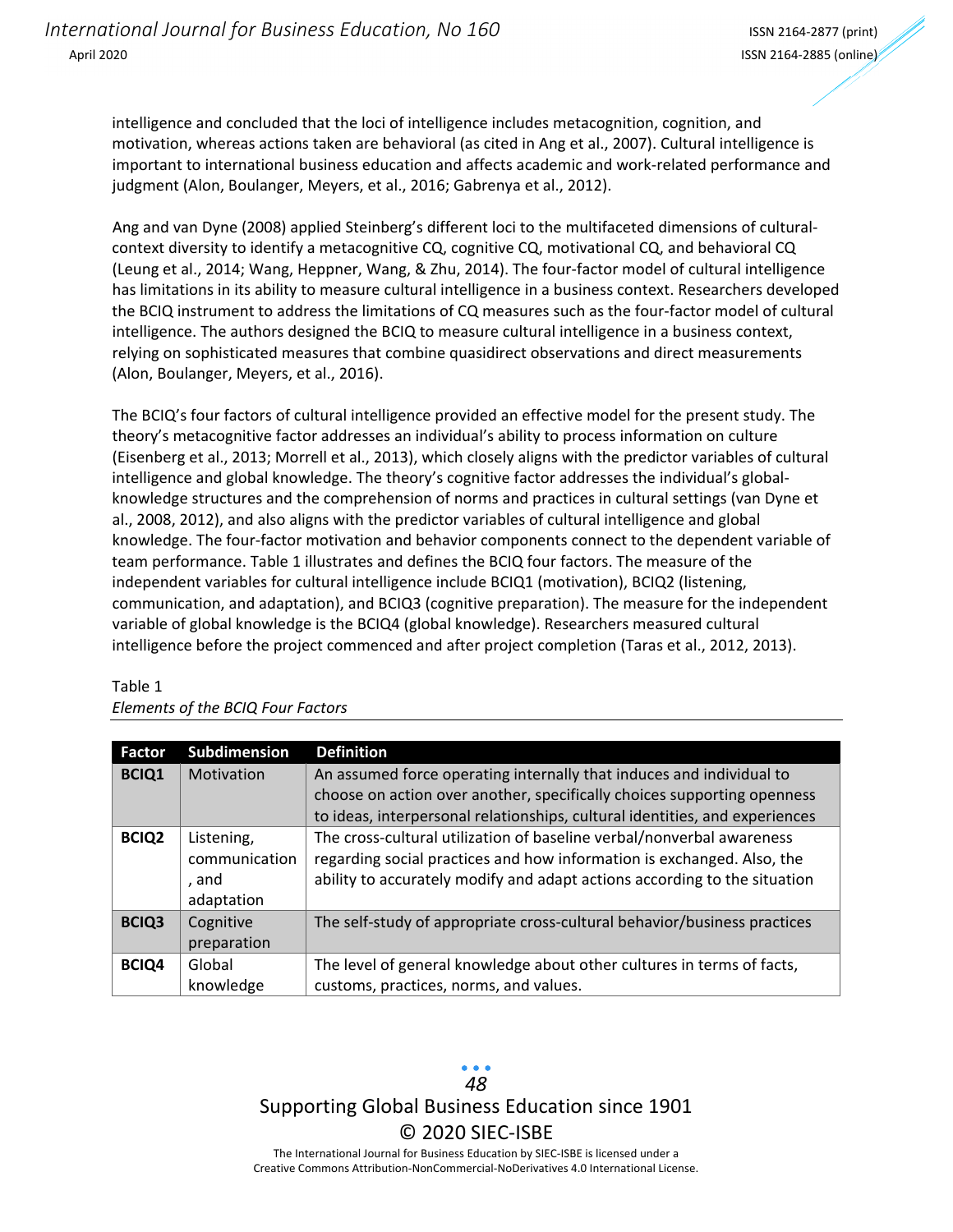Note: Reprinted with permission from "Business Cultural Intelligence Quotient: A Five‐Country Study," by I. Alon, M. Boulanger, J. Elston, E. Galanaki, C. Martinez de Ibarreta, J. Meyers, … A. Velez‐Calle, 2016, Thunderbird International Business Review. Advance online publication. doi:10.1002/tie.21826

The present study addressed three research questions based on the information gathered in the literature review on cultural intelligence and team performance. We also present alternative hypotheses for each research question.

Research Question 1: Are global knowledge and cultural intelligence related to team performance controlling for other independent variables?

H1a: Global knowledge is related to team performance controlling for other variables.

H1b: Cultural intelligence is related to team performance controlling for other variables.

Research Question 2: Do mean differences exist for global knowledge, cultural intelligence, and team performance between undergraduate student teams and teams with at least one graduate student present? The study explores the difference in these outcome variables between undergraduate student teams and graduate student teams.

Alternative hypotheses:

H2a: There is a difference in average global knowledge between undergraduate student teams and graduate student teams.

H2b: There is a difference in average cultural intelligence between undergraduate student teams and graduate student teams.

H2c: There is a difference in average team performance between undergraduate student teams and graduate student teams

Research Question 3: Is cultural intelligence a mediator between global knowledge and team performance? We are exploring the existence of a mediation effect between global knowledge and team performance.

H3a: Cultural intelligence is a significant mediator between global knowledge and team performance.

#### **Methodology**

The X‐Culture (2016) project administrator provided the data. Because we used secondary data for this study, the owner of the data—the X‐Culture GVTP—provided consent for its use. We received e‐mailed permission to use the data from the X‐Culture GVTP and obtained official written permission. We had no contact with the participants in the study. Because we used data collected by the X‐Culture GVTP, we could maintain the confidentiality of participants and had no information about participants' identity.

### Supporting Global Business Education since 1901 © 2020 SIEC‐ISBE The International Journal for Business Education by SIEC‐ISBE is licensed under a *49*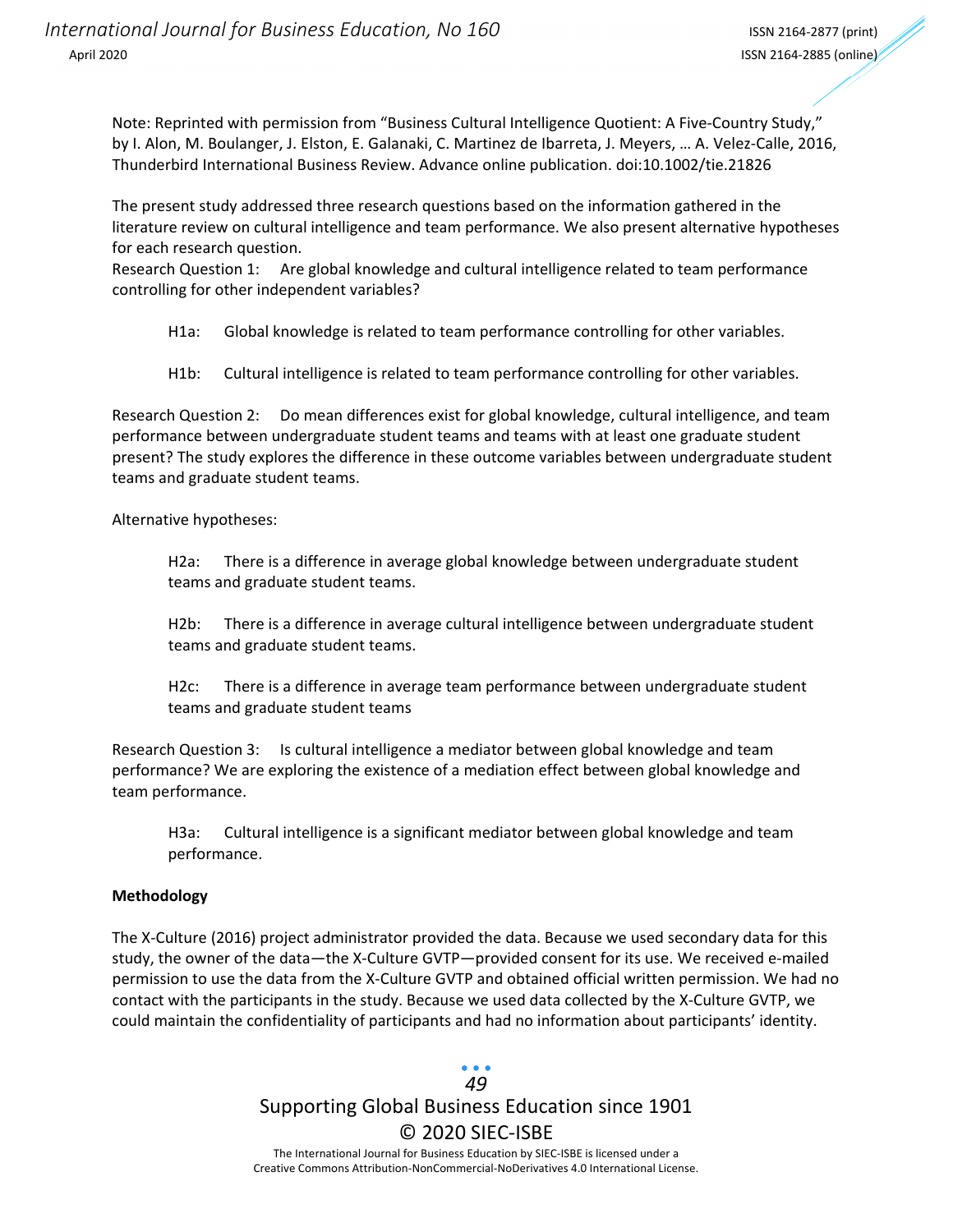The sample for this study consisted of 2,012 students who participated in the X‐Culture GVTP during the spring semester of 2015. Participants were members of 412 teams representing 40 countries and attending 95 universities. Of team observations, we identified 12 as outliers and removed them from the sample. We used the remaining 401 teams for analysis. Table 2 provides a description of the sample of teams (*n* = 401).

| Variable                         | <b>Minimum</b> | <b>Maximum</b> | Mean | <b>StDev</b> |
|----------------------------------|----------------|----------------|------|--------------|
| <b>Percent Male</b>              | .00            | 1.00           | .48  | .23          |
| <b>Percent International</b>     | .00            | 1.00           | .70  | .20          |
| <b>Team Size</b>                 | 3.00           | 7.00           | 4.72 | 1.08         |
| <b>Percent Graduate</b>          | .00            | 1.00           | .22  | .36          |
| <b>Global Knowledge</b>          | .30            | .80            | .60  | .10          |
| <b>Cultural Intelligence</b>     | 3.40           | 4.64           | 4.05 | .25          |
| <b>Average Performance score</b> | 2.20           | 6.80           | 4.91 | .77          |

#### Table 2 *Description of the Sample*

n = 401 teams

The average size of participating teams was 4.72 participants and team sizes ranged from 3 to 7 students. The average team consisted of 22% graduate students and 88% undergraduate students. The average team also consisted of 48% male students. International students played a large role in the sample, with 70% of the teams having at least one international student. Global knowledge scores were collected and the average percent correct was 60.3%. A Likert-type rating scale was used to collect cultural‐intelligence information. The mean score was 4.05 (*s* = .25).

The methodology used for data analysis included a multiple regression analysis, independent samples *t*‐ tests, and a path analysis used to test mediation effects. We used team‐performance scores as the dependent variable for the multiple regression analysis with percent male, percent international, percent graduate, cultural intelligence, and global knowledge as the independent variables. We used a significance of alpha = .05 to determine statistically significant results. We checked diagnostics and assumptions related to multicollinearity, normality of residuals, and homoscedasticity. No problems emerged for any of the assumptions or multiple regression diagnostics. We calculated Mahalanobis distances and identified 11 teams as multivariate outliers. We did not include these 11 teams in the data analysis, resulting in a sample size of 401 teams.

We tested the mediation effect of cultural intelligence using path analysis and LISREL software (Jöreskog & Sörbom, 2018). Mediator variables transmit a portion of the effect of a prior variable onto a subsequent one (Kline, 1998), known as indirect effects. The path analysis included in this study provided a test of the mediation effect of cultural intelligence, which receives an effect from the global‐ knowledge variable and passes the effect on to the team‐performance variable.

> Supporting Global Business Education since 1901 © 2020 SIEC‐ISBE The International Journal for Business Education by SIEC‐ISBE is licensed under a Creative Commons Attribution‐NonCommercial‐NoDerivatives 4.0 International License. *50*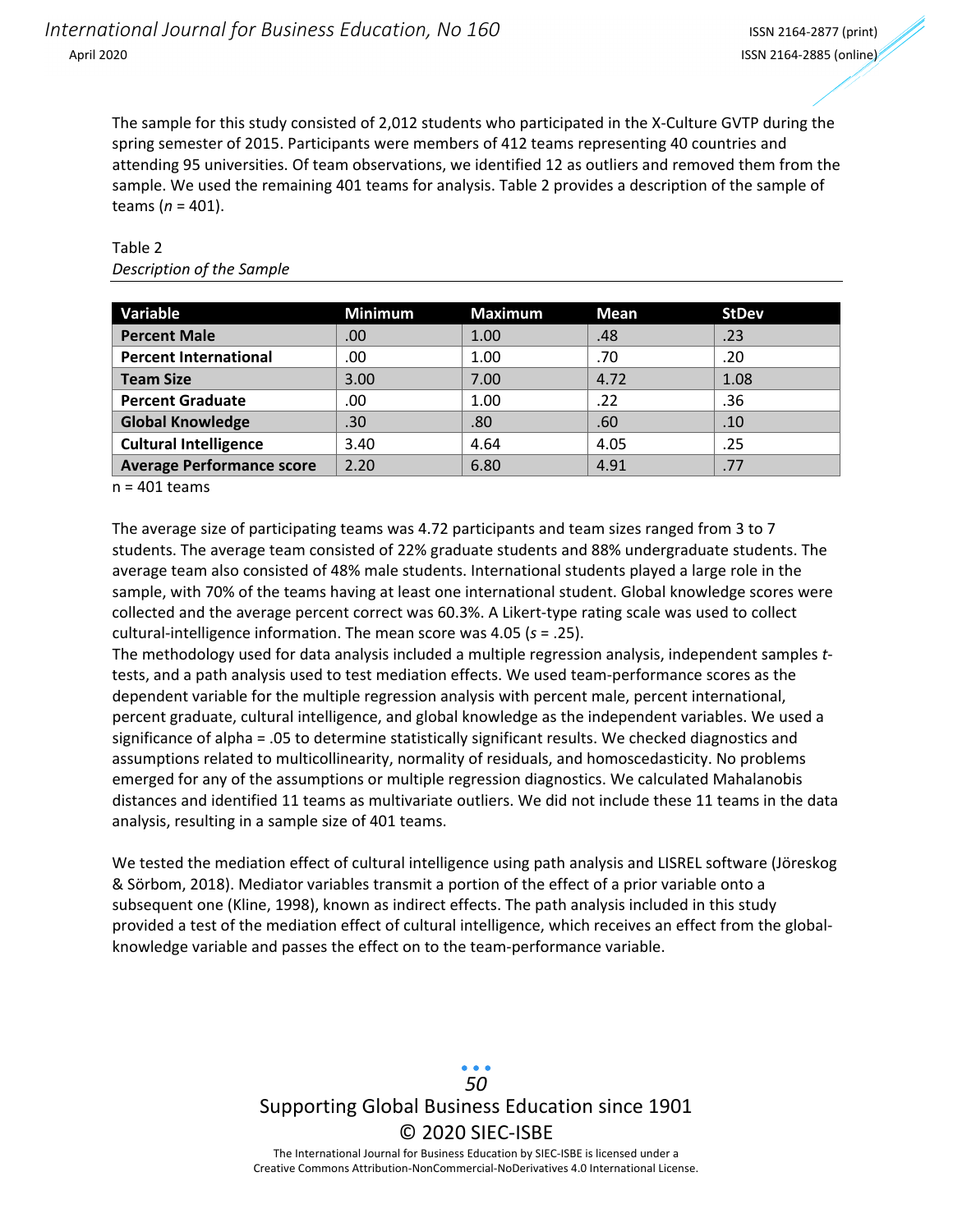*International Journal for Business Education, No 160* ISSN <sup>2164</sup>‐<sup>2877</sup> (print) April 2020 ISSN 2164‐2885 (online)

#### **Measures**

We measured the independent variables of cultural intelligence and global knowledge using archived X-Culture GVTP data gathered using the BCIQ instrument. We used true and false items to measure the variable of global knowledge and a Likert‐type scale to measure the variable of cultural intelligence. We measured the outcome variable of team performance using archived X‐Culture GVTP data gathered from the assessment of team performance by the project's instructors (Magnusson et al., 2014). We calculated reliability of the BCIQ instrument using Cronbach's alpha, which was  $\alpha$  = .88 for the sample. We measured cultural Intelligence using 13 Likert-type items addressing the BCIQ factors of BCIQ1-Motivation (eight items), BCIQ2-Listening, communication and adaptation (three items), and BCIQ3-Cognitive preparation (two items). We computed the cultural intelligence variable using the average score for these 13 items and calculated the global-knowledge variable separately, using the responses of 20 true/false items measuring global knowledge. We assigned a score of 1 for a "true" response and a score of 0 for a "false" response. We calculated global-knowledge scores as the percentage of "true" responses for each participant. Although researchers have identified the global‐knowledge variable as a factor in the overall construct of cultural intelligence, we did not include the global-knowledge variable itself in the overall cultural-intelligence score. Rather, we calculated the global-knowledge variable as a separate and independent variable from cultural intelligence for this study.

#### **Data Analysis**

We used multiple regression analysis to determine significant relationships between team‐related variables collected for the study and the resulting team‐performance scores. Table 3 displays the results of the multiple regression analysis.

> Supporting Global Business Education since 1901 © 2020 SIEC‐ISBE The International Journal for Business Education by SIEC‐ISBE is licensed under a Creative Commons Attribution‐NonCommercial‐NoDerivatives 4.0 International License. *51*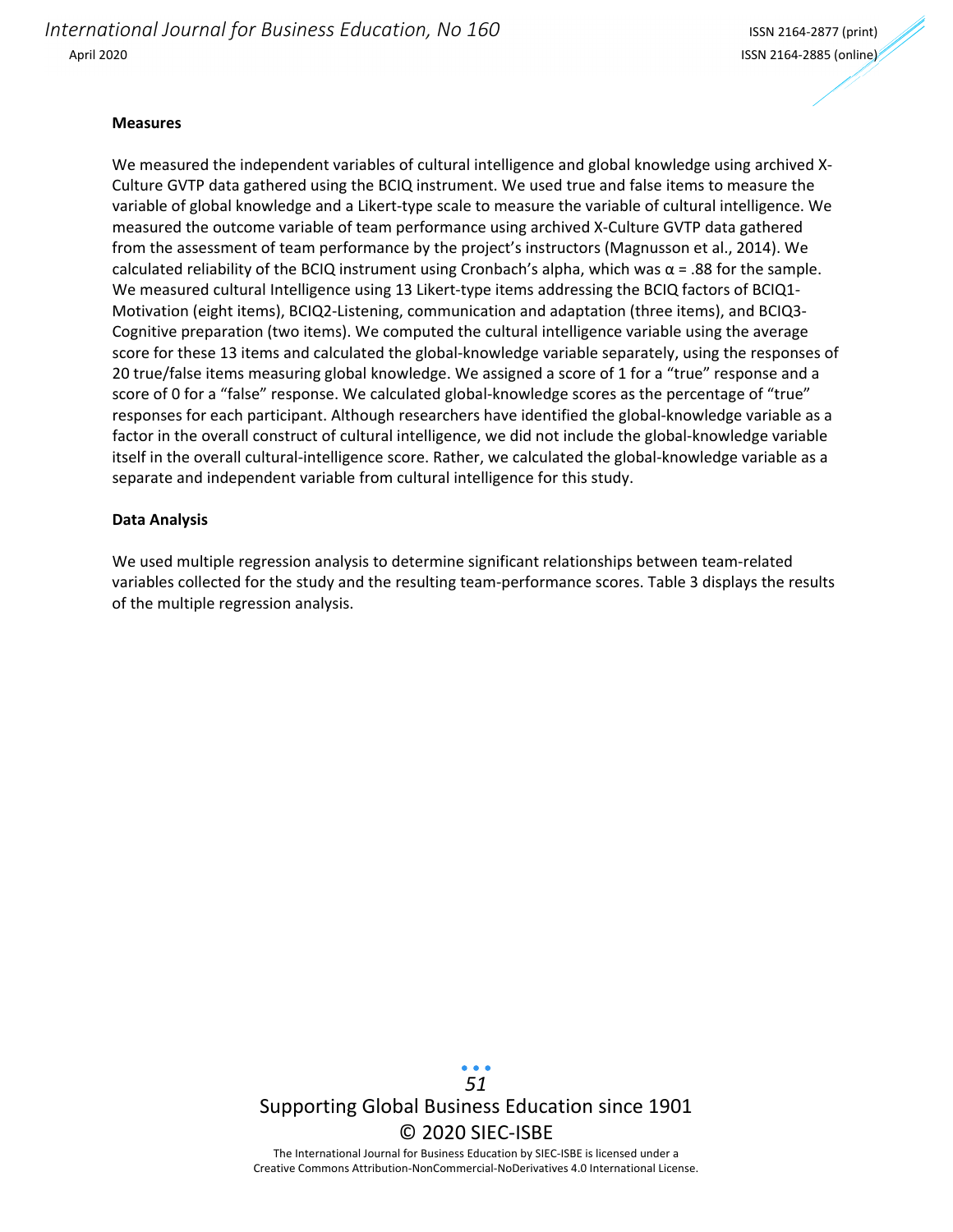| Table 3                            |
|------------------------------------|
| <b>Multiple Regression Results</b> |

| Variable                     | B      | Std. error | <b>Beta</b> |         | <i>p</i> -value |
|------------------------------|--------|------------|-------------|---------|-----------------|
| Constant)                    | 2.45   | .66        |             | 3.69    | .000            |
| <b>Percent Male</b>          | $-.46$ | .17        | $-.14$      | $-2.77$ | .006            |
| <b>Percent International</b> | .21    | .19        | .05         | 1.10    | .274            |
| <b>Percent Graduate</b>      | $-.15$ | .10        | $-.07$      | $-1.47$ | .142            |
| <b>Global Knowledge</b>      | .89    | .38        | .12         | 2.34    | .020            |
| <b>Cultural Intelligence</b> | .50    | .15        | .16         | 3.33    | .001            |

Note: Team performance is the dependent variable.

The percent variance of team performance scores explained by the multiple regression model was a relatively low 8.1%. Three team‐related variables significantly related to team performance: (a) percent male, (b) global knowledge, and (c) cultural intelligence.

As the percentage of men on the team increased, team performance declined (*B* = ‐.46, *t* = ‐2.77, *p* < .05) controlling for other independent variables. As the average percent correct for global-knowledge scores increased, team performance also increased (*B* = .89, *t* = 2.34, *p* < .05) controlling for other independent variables. Finally, as cultural‐intelligence scores increased, team performance also increased (*B* = .50, *t* = 3.33, *p* < .05) controlling for the other independent variables. The most important predictors of team performance were cultural‐intelligence scores (Beta = .16), followed by percent male (Beta = ‐.14), and finally, average percent correct for global‐knowledge scores (Beta = .12).

We conducted independent *t*-tests to determine if a mean difference between teams with graduate students and teams without graduate students arose for the various team-related scores (see Table 4).

| <b>Dependent Variable</b>    | <b>Groups</b>                   | Mean | <b>StDev</b> | t       | <i>p</i> -value |
|------------------------------|---------------------------------|------|--------------|---------|-----------------|
| <b>Global Knowledge</b>      | <b>Undergrad Teams</b>          | .61  | .09          | 2.80    | .005            |
|                              | <b>Teams with Grad Students</b> | .59  | .11          |         |                 |
| <b>Cultural Intelligence</b> | <b>Undergrad Teams</b>          | 4.04 | .24          | $-1.41$ | .160            |
|                              | <b>Teams with Grad Students</b> | 4.07 | .26          |         |                 |
| <b>Average Performance</b>   | <b>Undergrad Teams</b>          | 4.89 | .79          | $-.63$  | .528            |
| score                        |                                 |      |              |         |                 |
|                              | <b>Teams with Grad Students</b> | 4.94 | .73          |         |                 |

### Table 4 *Results of Independent Samples t‐Tests*

Note: Undergraduate teams n = 253; teams with graduate students n = 148.

Significant mean differences in the average percent correct of the global-knowledge test emerged between undergraduate teams (mean = .61, *s* = .09) and teams with graduate students (mean = .59, *s* = .11). Teams with graduate students scored slightly lower on the global‐knowledge test than teams of

# Supporting Global Business Education since 1901 © 2020 SIEC‐ISBE *52*

The International Journal for Business Education by SIEC‐ISBE is licensed under a Creative Commons Attribution‐NonCommercial‐NoDerivatives 4.0 International License.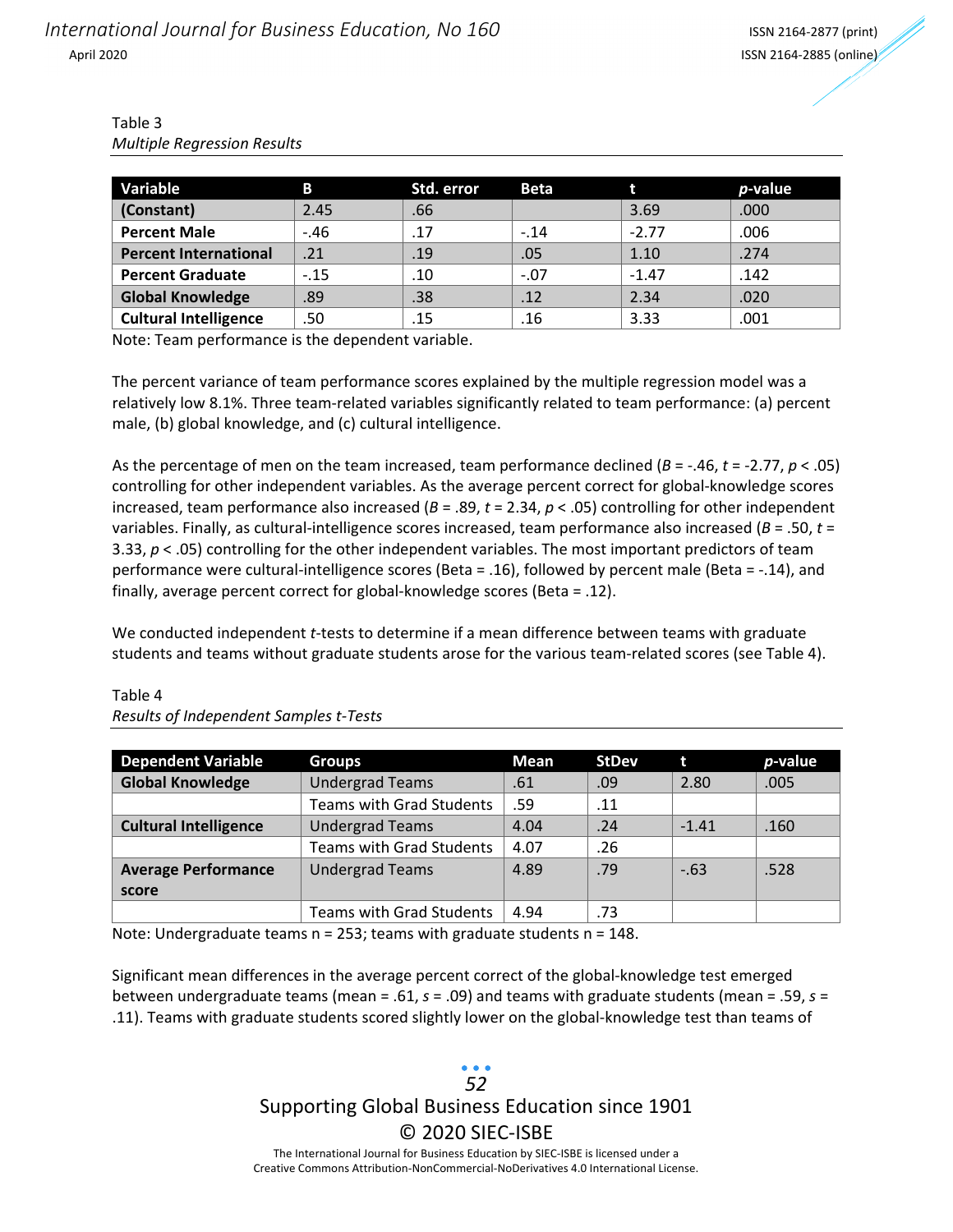solely undergraduate students (mean difference = .02). No significant differences emerged in average cultural‐intelligence scores or average team‐performance scores between undergraduate teams and teams with graduate students.

The final analysis included a test of cultural intelligence as a mediator between global knowledge and team performance. We calculated the path model (see Figure 1) to determine the relationships between these three variables in a path of global knowledge leading to cultural intelligence, which led to team performance. The results of the initial path analysis showed a significant path from the beginning to the ending variable. Figure 1 includes the *t*-values for each path. Each path was statistically significant and positively related at the alpha = .05 level of significance.



Next, we conducted a mediation test to test the mediation effect of the cultural-intelligence variable. This test required us to add a path between the global‐knowledge score and the team‐performance outcome. Figure 2 shows the results of this test.

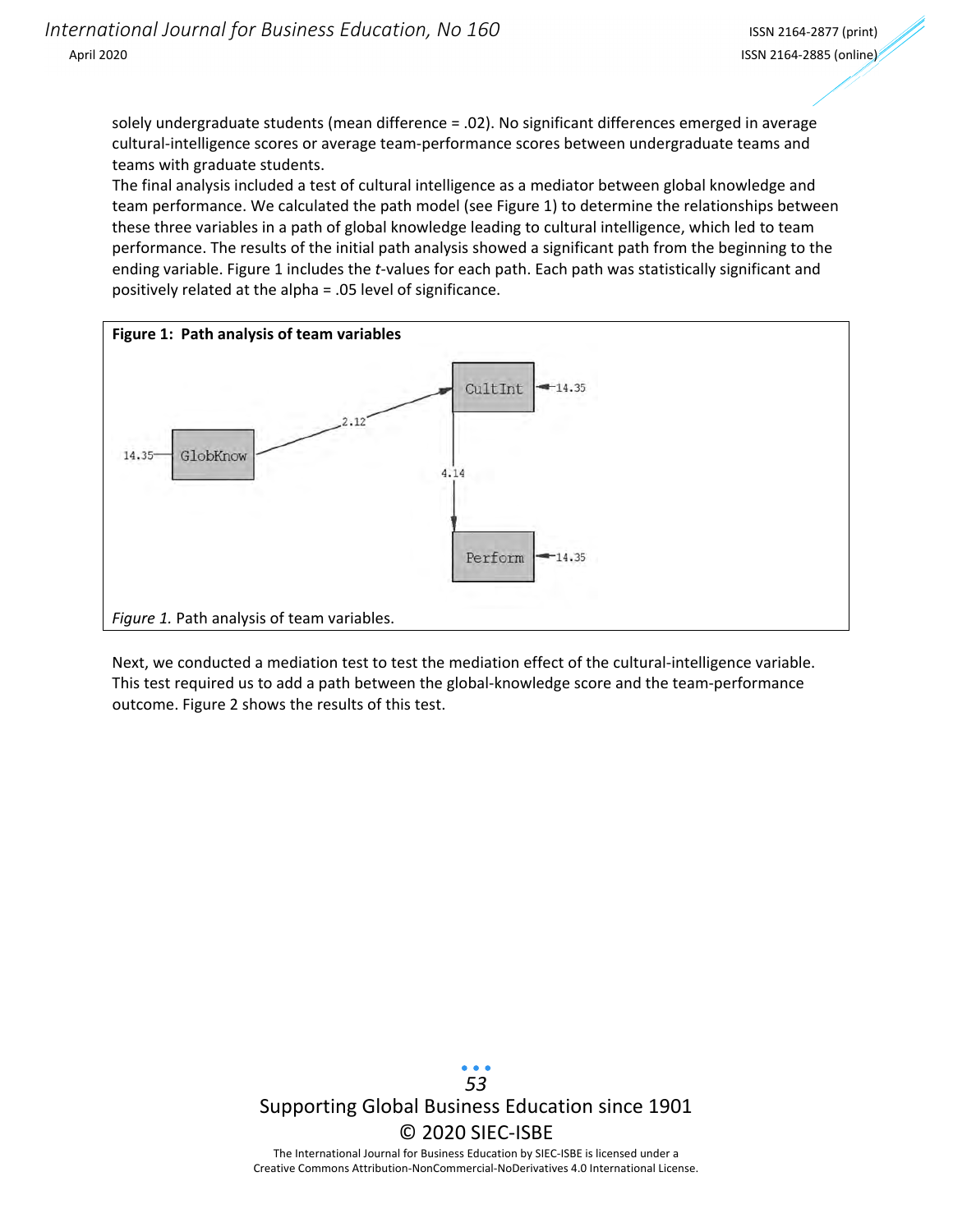

The mediation effect resulted in a significant path from global knowledge to team performance. As a result, cultural intelligence was a partial mediator between global knowledge and team performance. Part of global knowledge was mediated by cultural intelligence, whereas the other part of global knowledge led to team performance. In summary, cultural intelligence is considered a partial mediator of the significant effect that originates with global knowledge and ends with team performance.

#### **Conclusion**

Study findings indicated that cultural intelligence and global knowledge increase the ability of student teams to work together and increase students' level of preparedness to work in a global business environment. This is a significant finding for those involved in international business education, as international business courses prepare students to function in a team‐based, computer‐mediated GVT environment. The BCIQ four‐factor model of cultural intelligence was an appropriate model, and this study's tests supported the model. The theory's metacognitive factor addressed an individual's ability to process information on culture (Eisenberg et al., 2013; Morrell et al., 2013), which closely aligns with the predictor variables of cultural intelligence and global knowledge.

The use of global teams and intercultural teams is increasing, and business courses must prepare students to function on international business teams. Students who experience these types of preparations will be able to function in the global virtual reality of teamwork and provide new insights to improve international business education. It is yet to be determined how cultural intelligence and global knowledge will impact business, international business education, or government; however, it is clear that ignoring these educational elements would be a mistake.

The predictor variable and cultural intelligence relate positively to team performance. Cultural intelligence is a predictor of successful team performance as well as a mediator between global knowledge and team performance. Moon (2013) examined the role of team‐level cultural intelligence as it relates to team performance. Study results indicated that teams that displayed increased levels of

## Supporting Global Business Education since 1901 © 2020 SIEC‐ISBE The International Journal for Business Education by SIEC‐ISBE is licensed under a *54*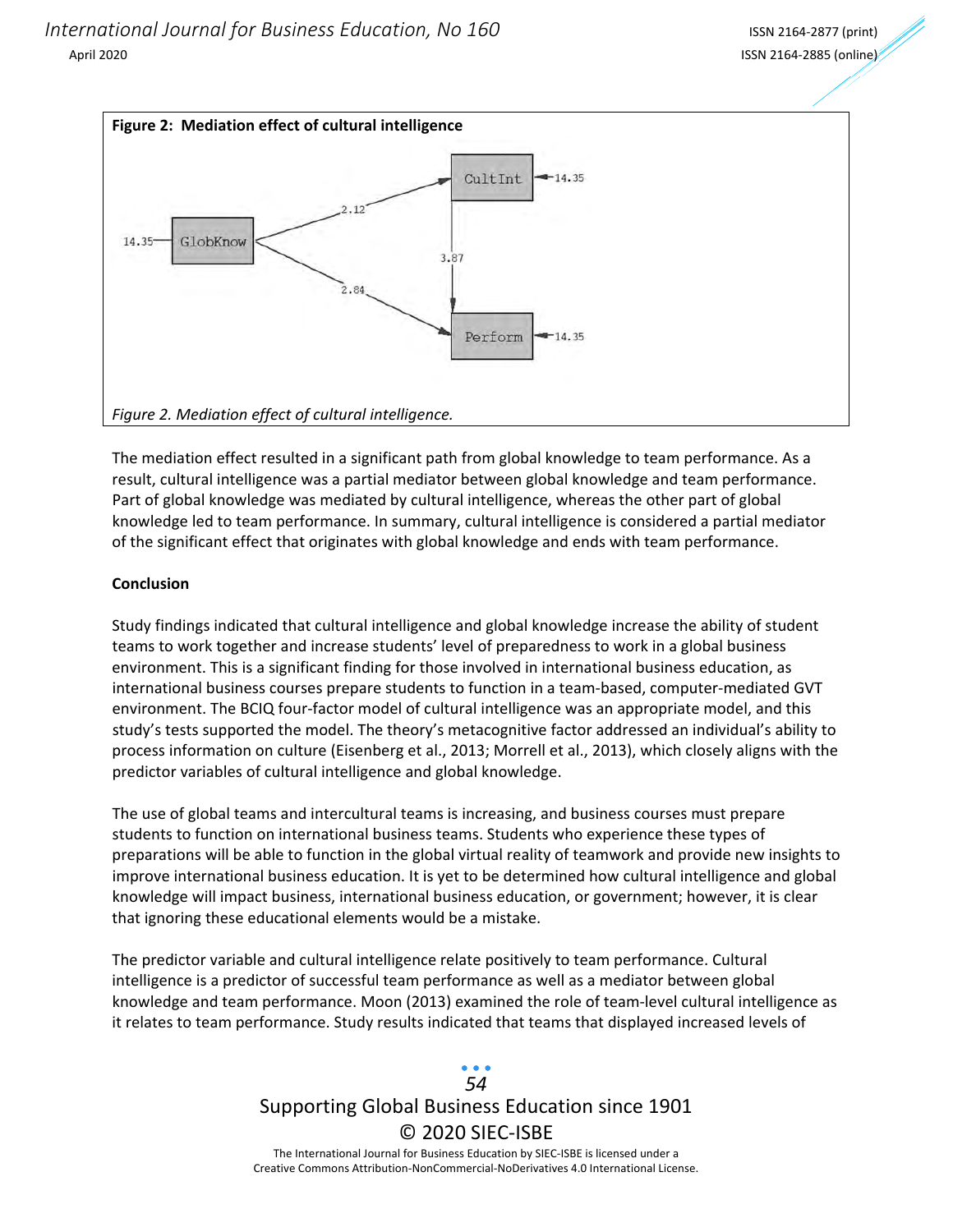cultural intelligence also exhibited higher levels of team performance. The findings in this study support the Moon study.

Findings implied that global businesses, universities that employ international business educators, and other organizations should seek greater cultural intelligence in employees to increase team performance. Additionally, global knowledge relates positively to team performance. This finding implies that individuals who increase their global knowledge increase their chances of gaining positive team outcomes. Universities teaching international business courses need to provide curricula to increase global knowledge, and businesses must consider employing people with greater global knowledge.

Study results indicate that cultural intelligence and global knowledge increase a team's performance. Although graduate students should have more educational experience, these students did not necessarily impart more global understanding, which may explain why the difference between the two groups (undergraduate and graduate) did not affect student learning. International‐business educators must consider integrating curriculum that equates to experience in global understanding rather than solely academic learning. Separating the two groups is not effective unless the curriculum focuses on giving students opportunities to increase global understanding with real‐world projects.

#### **Limitations and Future Research**

The present study considered possible limitations to internal and external validity. When discussing validity, one refers to the inexact verity of inferences, propositions, or conclusions; external validity refers to the verities of the conclusions that involve generalizations ("External Validity," n.d.). A notable threat to external validity was that the data accrued from college students in an academic setting; thus, study findings may not be generalized beyond the academic setting in which the project occurred. Internal validity seeks truth in inferences of causal and cause–effect relationships ("Internal Validity," n.d.). Internal validity did not apply to this study because establishing a causal relationship was not the study's purpose.

One limitation of this study on real-life learning in GVT was that we could not assess the learning students acquired, beyond the knowledge imparted by the international‐business curriculum. Thus, we could not determine whether adding to the curriculum would be effective; however, it makes reasonable sense that anything added to the curriculum that gives students realistic learning experiences would enhance the international business curriculum. It would be useful to conduct a future study that discerns how the university trains international business chairs and how international business instructors create curriculum to prepare students for real‐life experiences. One area to further investigate is whether the curriculum presented to students prepares them for the global corporate workforce, particularly if courses challenge students to participate in realistic international business experiences. A teaching study arising from this research may go to the core of international business learning curriculum development.

#### **References**

Supporting Global Business Education since 1901 © 2020 SIEC‐ISBE The International Journal for Business Education by SIEC‐ISBE is licensed under a Creative Commons Attribution‐NonCommercial‐NoDerivatives 4.0 International License. *55*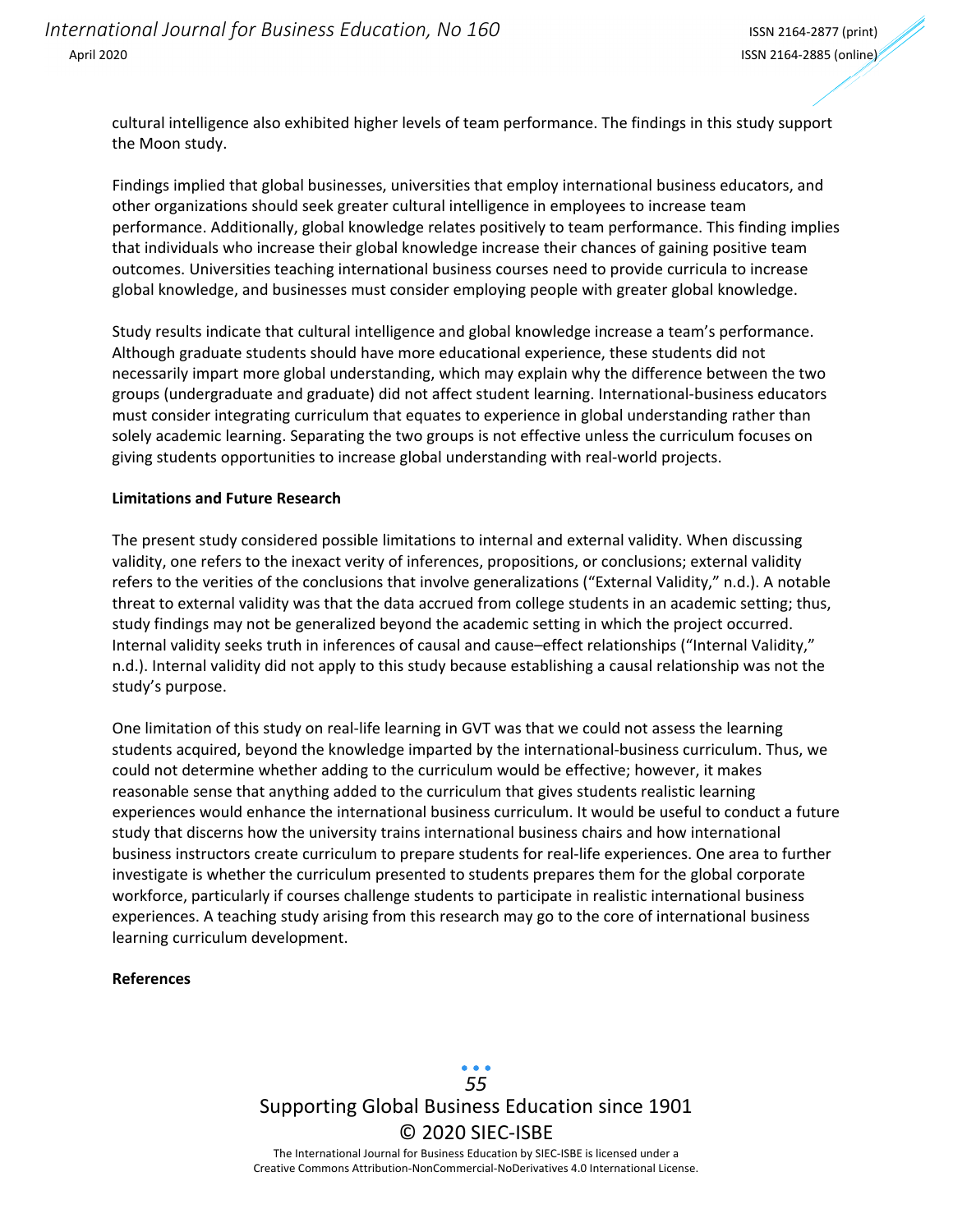- Adair, W. L., Hideg, I., & Spence, J. R. (2013). The culturally intelligent team: The impact of team cultural intelligence and cultural heterogeneity on team shared values. *Journal of Cross‐Cultural Psychology, 44,* 941–962. doi:10.1177/0022022113492894
- Aggarwal, R. (2008). Globalization of the world economy: Implications for the business school. *American Journal of Business, 23*(2), 5–12. Retrieved from http://www.bsu.edu/MAJB
- Aggarwal, R., & Goodell, J. W. (2011). Scholarship of teaching international business: Challenges and opportunities*, Journal of Teaching in International Business, 22*(1), 1–12. doi:10.1080/08975930.2011.585890
- Alon, I., Boulanger, M., Elston, J. A., Galanaki, E., Martinez de Ibarreta, C., Meyers, J., … Velez‐Calle, A. (2016). Business cultural intelligence quotient: A five‐country study. *Thunderbird International Business Review.* Advanced online publication*.* doi:10.1002/tie.21826
- Alon, I., Boulanger, M., Meyers, J., & Taras, V. (2016). The development and validation of the Business Cultural Intelligence Quotient. *Cross Cultural Management, 23,* 78–100. doi:10.1108/CCSM‐10‐ 2015‐0138
- Ang, S., & van Dyne, L. (Eds.). (2008). Conceptualization of cultural intelligence: Definition, distinctiveness, and nomological network. *Handbook of Cultural Intelligence: Theory, Measurement, and Applications*. Armonk, NY, US: M. E. Sharpe.
- Ang, S., van Dyne, L., Koh, C., Ng, Y. L., Templer, K. J., Tay, C., & Anand Chandrasekar, N. (2007). Cultural intelligence: Its measurement and effects on cultural judgment and decision making, cultural adaptation, and task performance. *Management and Organization Review, 3,* 335–371. doi:10.1111/j.1740‐8784.2007.00082.x
- Barnwell, D., Nedrick, S., Rudolph, E., Sesay, M., & Wellen, W. (2014). Leadership of international and virtual project teams. *International Journal of Global Business, 7*(2), 1–8. Retrieved from http://www.gsmi‐ijgb.com
- Bektas, C., & Sohrabifard, N. (2013). Terms of organizational psychology, personnel empowerment and team working: A case study. *Procedia—Social and Behavioral Sciences, 82,* 886–891. doi:10.1016/j.sbspro.2013.06.366
- Berry, G. R. (2011). Enhancing effectiveness on virtual teams. *International Journal of Business Communication, 48,* 186–206. doi:10.1177/0021943610397270
- Bücker, J., Furrer, O., & Lin, Y. (2015). Measuring cultural intelligence (CQ): A new test of the CQ scale. *International Journal of Cross Cultural Management, 15*(3), 259–284. doi:10.1177/1470595815606741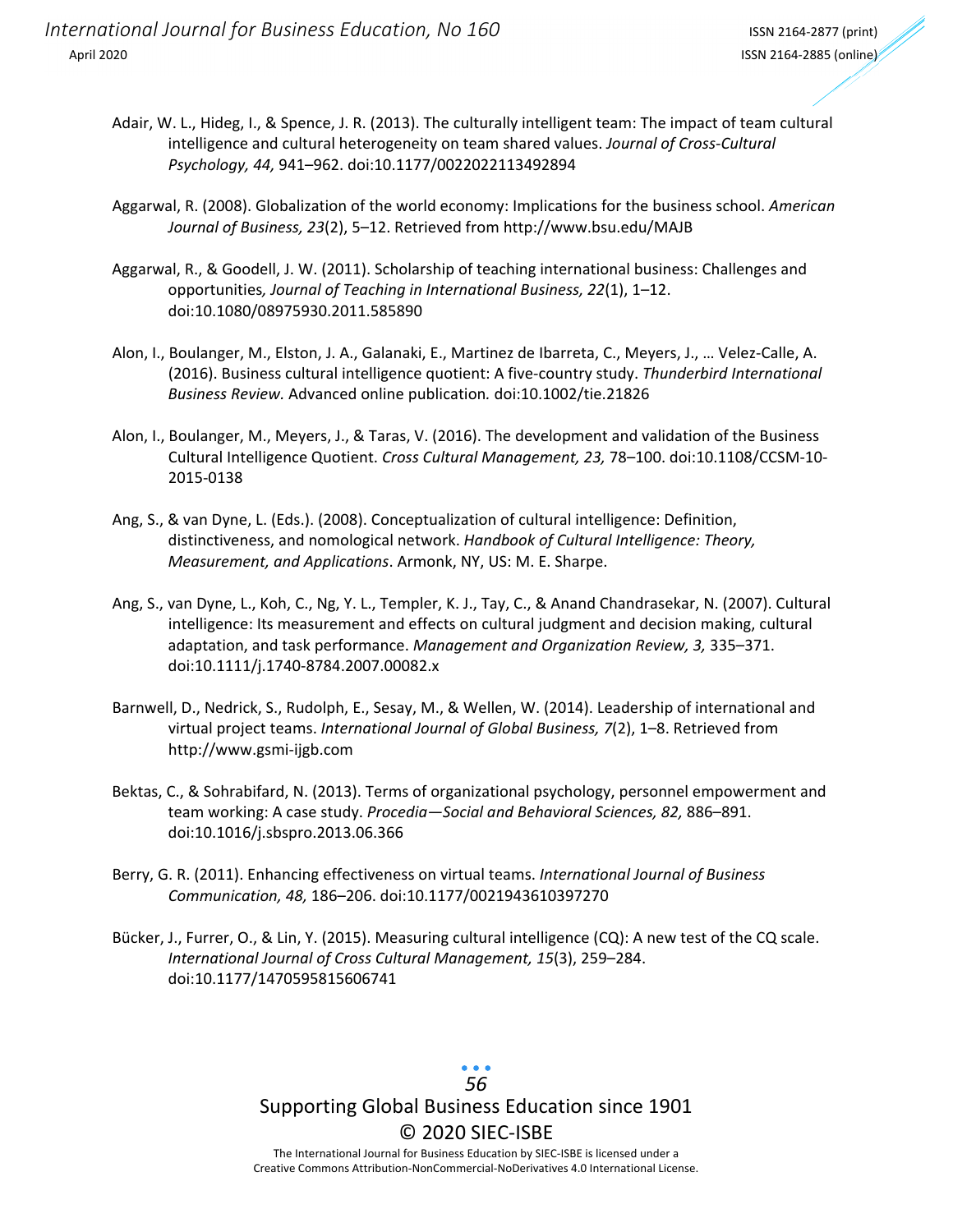- Cagiltay, K., Bichelmeyer, B., & Kaplan Akilli, G. (2015). Working with multicultural virtual teams: Critical factors for facilitation, satisfaction and success. *Smart Learning Environments, 2*(1), Art. 11. doi:10.1186/s40561‐015‐0018‐7
- Chen, A. S.‐Y., Lin, Y.‐C., & Sawangpattanakul, A. (2011). The relationship between cultural intelligence and performance with the mediating effect of culture shock. A case from Philippine laborers in Taiwan. *International Journal of Intercultural Relations, 35*(2), 246–258. doi:10.1016/j.ijintrel.2010.09.005
- Daim, T. U., Ha, A., Reutiman, S., Hughes, B., Pathak, U., Bynum, W., & Bhatla, A. (2012). Exploring the communication breakdown in global virtual teams. *International Journal of Project Management, 30,* 199–212. doi:10.1016/j.ijproman.2011.06.004
- Dekker, D. M., Rutte, C. G., & van den Berg, P. T. (2008). Cultural differences in the perception of critical interaction behaviors in global virtual teams. *International Journal of Intercultural Relations, 32,* 441–452. doi:10.1016/j.jintrel.2008.06.003
- Dereli, D. D. (2015). Innovation management in global competition and competitive advantage. *Procedia–Social and Behavioral Sciences, 195,* 1365–1370. doi:10.1016/j.sbspro.2015.06.323
- Derven, M. (2016). Four drivers to enhance global virtual teams. *Industrial and Commercial Training, 48*(1)*,* 1–8. doi:10.1108/ICT‐08‐2015‐0056
- Duus, R., & Cooray, M. (2014). Together we innovate: Cross-cultural teamwork through virtual platforms. *Journal of Marketing Education, 36,* 244–257. doi:10.1177/0273475314535783
- Earley, P. C., & Ang, S. (2003). *Cultural intelligence: Individual interactions across cultures.* Palo Alto, CA, US: Stanford University Press.
- Eisenberg, J., Lee, H.‐J., Brück, F., Brenner, B., Claes, M.‐T., Mironski, J., & Bell, R. (2013). Can business schools make students culturally competent? Effects of cross-cultural management courses on cultural intelligence. *Academy of Management Learning and Education, 12,* 603–621. doi:10.5465/amle.2012.0022
- Erez, M., Lisak, A., Harush, R., Glikson, E., Nouri, R., & Shokef, E. (2013). Going global: Developing management students' cultural intelligence and global identity in culturally diverse virtual teams. *Academy of Management Learning & Education, 12,* 330–355. doi:10.5465/amle.2012.0200
- External validity. (n.d.). *Research methods knowledge base.* Retrieved September 17, 2016 from http://www.socialresearchmethods.net/kb/external.php
- Gabrenya, W. K., Jr., Griffith, R. L., Moukarzel, R. G., Pomerance, M. H., & Reid, P. A. (2012). Theoretical and practical advances in the assessment of cross‐cultural competence. In D. D. Schmorrow & D.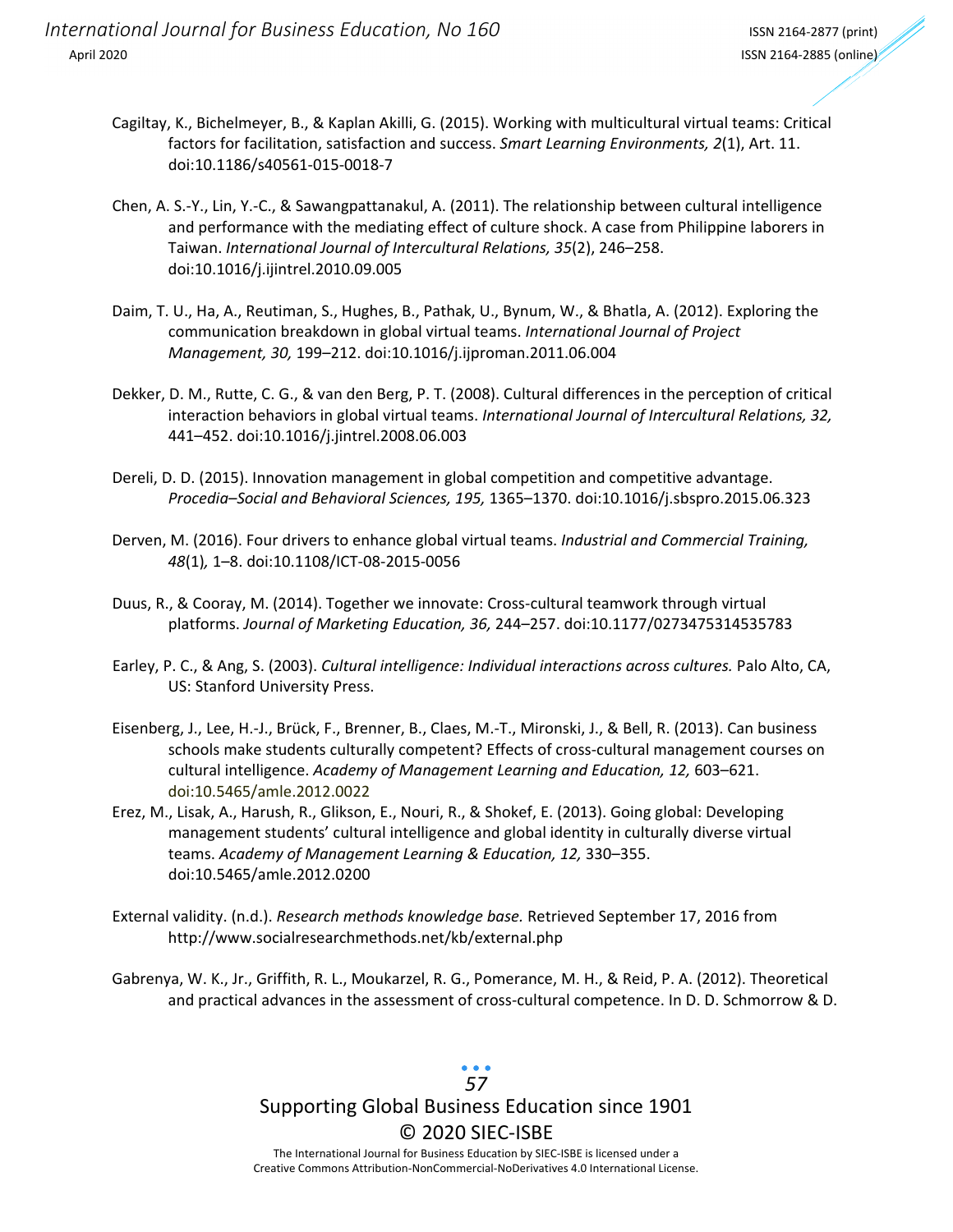*International Journal for Business Education, No 160* ISSN <sup>2164</sup>‐<sup>2877</sup> (print) April 2020 ISSN 2164‐2885 (online)

M. Nicholson (Eds.), *Advances in design for cross‐cultural activities* (pp. 317–332). Boca Raton, FL, US: Taylor & Francis.

- Gaeta, M., Orciuoli, F., Lola, V., & Senatore, S. (2011). A fuzzy agent‐based approach to trust‐based competency management. In *IEEE International Conference on Fuzzy Systems* (pp. 102–109). Piscataway, NJ, US: Institute of Electrical and Electronics Engineers. doi:10.1109/FUZZY.2011.6007603
- Gilson, L. L., Maynard, M. T., & Bergiel, E. B. (2013). Virtual team effectiveness: An experiential activity. *Small Group Research, 44,* 412–427. doi:10.1177/1046413488216
- Gilson, L. L., Maynard, M. T., Young, N. J., Vartiainen, M., & Hakonen, M. (2015). Virtual teams research: 10 years, 10 themes, and 10 opportunities. *Journal of Management, 41,* 1313–1337. doi:10.1177/0149206314559946
- Gonzalez‐Perez, M., Velez‐Calle, A., Cathro, V., Caprar, D. V., & Taras, V. (2014). Virtual teams and international business teaching and learning: The case of the global enterprise experience (GEE). *Journal of Teaching in International Business, 25,* 200–213. doi:10.1080/08975930.2014.925738
- Haines, R. (2014). Group development in virtual teams: An experimental reexamination. *Computers in Human Behavior, 39,* 213–222. doi:10.1016/j.chb.2014.07.019
- Hsu, J. S., Liang, T. P., Wu, S. P. J., Klein, G., & Jiang, J. J. (2011). Promoting the integration of users and developers to achieve a collective mind through the screening of information system projects. *International Journal of Project Management, 29,* 514–524. doi:10.1016/jiproman.2010.06.006
- Internal validity. (n.d.). *Research methods knowledge base.* Retrieved September 17, 2016, from http://www.socialresearchmethods.net/kb/intal.php
- Jöreskog, K. G., & Sörbom, D. (2018). LISREL 10 for Windows [Computer software]. Skokie, IL, US: Scientific Software International.
- Jurse, M., & Mulej, M. (2011). The complexities of business school alignment with the emerging globalization of business education. *Kybernetes, 40,* 1440–1450. doi:10.1108/03684921111169477
- Kiznyte, J., Ciutiene, R., & Dechange, A. (2015). Applying cultural intelligence in international project management. *PM World Journal, 4*(6)*,* 202–213.
- Kline, R. B. (1998). *Principles and practice of structural equation modeling.* New York, NY, US: Guilford Press.
- Kolb, D. A. (1984). *Experiential learning.* Englewood Cliffs, NJ, US: Prentice Hall.

### Supporting Global Business Education since 1901 © 2020 SIEC‐ISBE The International Journal for Business Education by SIEC‐ISBE is licensed under a *58*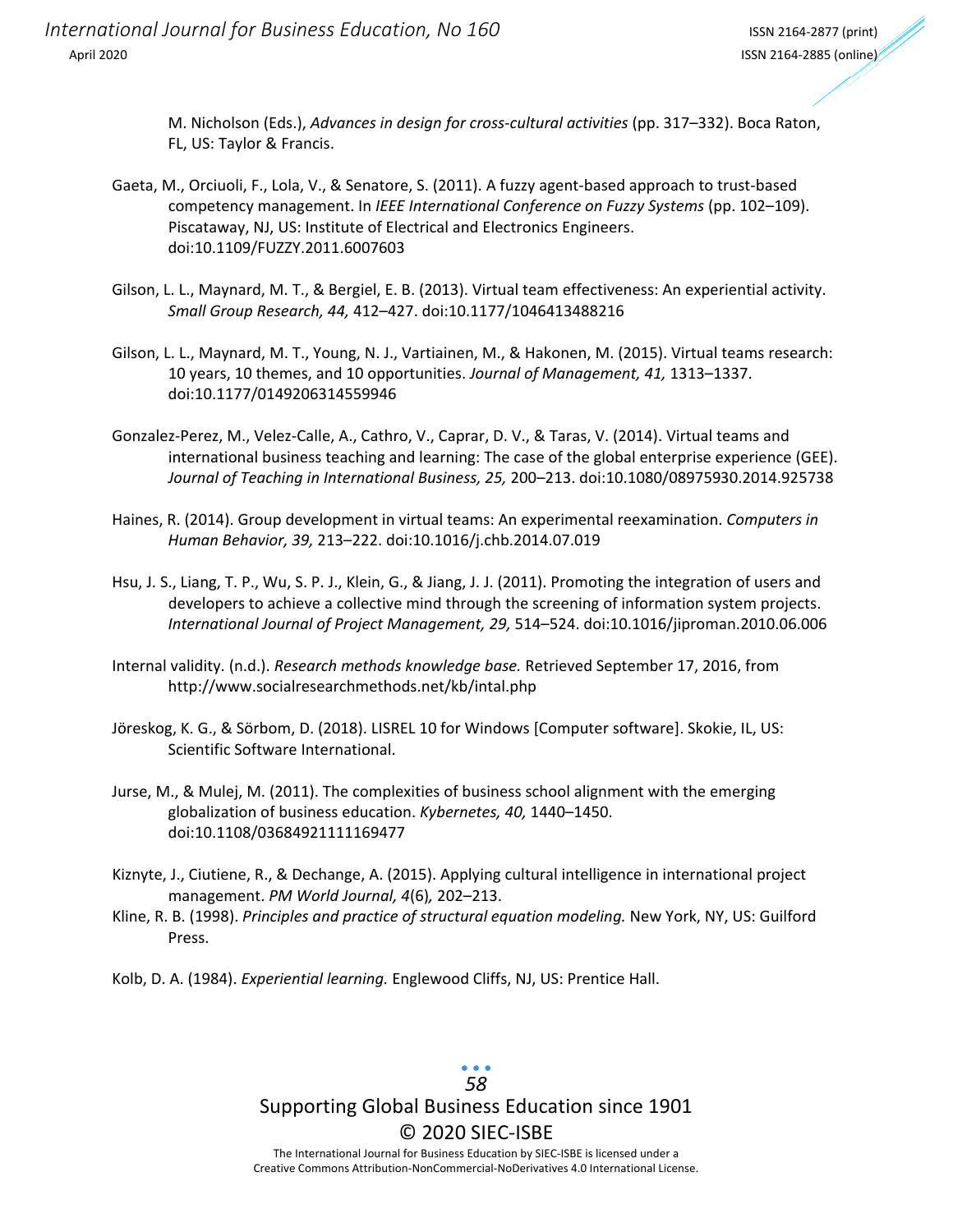- Lee, L.‐Y., Veasna, S., & Wu, W.‐Y. (2013). The effects of social support and transformational leadership on expatriate adjustment and performance: The moderating roles of socialization experience and cultural intelligence. *Career Development International, 18,* 377–415. doi:10.1108/CDI‐06‐ 2012‐0062
- Leung, K., Ang, S., & Tan, M. L. (2014). Intercultural competence. *Annual Review of Organizational Psychology and Organizational Behavior, 1,* 489–519. doi:10.1146/annurev‐orgpsych‐031413‐ 091229
- Lilian, S. C. (2014). Virtual teams: Opportunities and challenges for e‐leaders. *Procedia–Social and Behavioral Sciences, 110,* 1231–1261. doi:10.1016/j.sbspro.2013.12.972
- Maerki, H. U. (2008). Are business schools studying and teaching the right things? *Journal of Management Development, 27,* 425–430. doi:10.1108/0262710810866769
- Magnusson, P., Schuster, A., & Taras, V. (2014). A process-based explanation of the psychic distance paradox: Evidence from global virtual teams. *Management International Review, 54,* 283–306. doi:10.1007/s11575‐014‐0208‐5
- Milhauser, K. L., & Rahschulte, T. (2010). Meeting the needs of global companies through improved international business curriculum. *Journal of Teaching in International Business, 21,* 78–100. doi:10.1080/08975930.2010.483912
- Misra, V. (2012). Management of cross-cultural teams-problems and effective management of crosscultural teams. *Social Science Research Network.* doi:10.2139/ssrn.2183174
- Moon, T. (2013). The effects of cultural intelligence on performance in multicultural teams. *Journal of Applied Social Psychology, 43,* 2414–2425. doi:10.1111/jasp.12189
- Morrell, D. L., Ravlin, E. C., Ramsey, J. R., & Ward, A. (2013). Past experience, cultural intelligence, and satisfaction with international business studies. *Journal of Teaching in International Business, 24,* 31–43. doi:10.1080/08975930.2013 .810064
- Necşoi, D. V. (2015). Team and team management—A practical approach. *Journal Plus Education, 12,* 317–328. Retrieved from http://www.uav.ro/jour/index.php/jpe/article/view/506/559
- Nederveen Pieterse, A., van Knippenberg, D., & van Dierendonck, D. (2013). Cultural diversity and team performance: The role of team member goal orientation. *Academy of Management Journal, 56,* 782–804. doi:10.5465/amj.2010.0992
- Olariu, C., & Aldea, C. C. (2014). Managing process for virtual teams—A BPM approach. *Procedia—Social and Behavioral Sciences, 109,* 380–384. doi:10.1016/j.sbspro.2013.12.476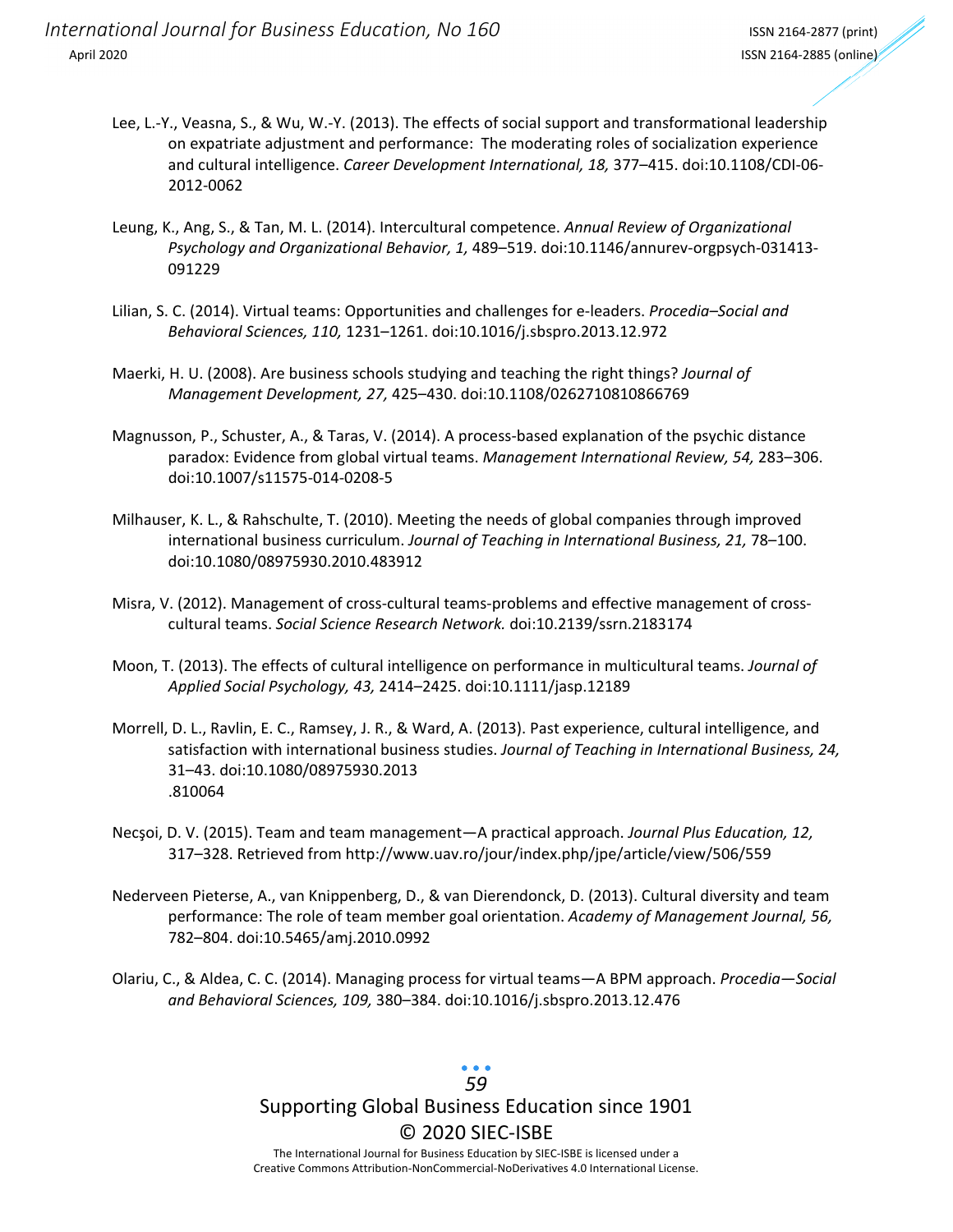- Ott, D. L., & Michailova, S. (2016). Cultural intelligence: A review and new research avenues. *International Journal of Management Reviews, 20*(1), 1–21. doi:10.1111/ijmr.12118
- Pinjani, P., & Palvia, P. (2013). Trust and knowledge sharing in diverse global virtual teams. *Information & Management, 50,* 144–153. doi:10.1016/j.im.2012.10.002
- Rehg, M. T., Gundlach, M. J., & Grigorian, R. A. (2012). Examining the influence of cross-cultural training on cultural intelligence and specific self‐efficacy. *Cross‐Cultural Management: An International Journal, 19,* 215–232. doi:10.1108/13527601212219892
- Sarker, S., Ahuja, M., Sarker, S., & Kirkeby, S. (2011). The role of communication and trust in global virtual teams: A social network perspective. *Journal of Management Information Systems, 28*(1), 273–309. doi:10.2753/MIS0742‐1222280109
- Shea, T. P., Sherer, P. D., Quilling, R. D., & Blewett, C. N. (2011). Managing global virtual teams across classrooms, students and faculty. *Journal of Teaching in International Business, 22,* 300–313. doi:10.1080/08975930.2011.653911
- Solansky, S. T. (2011). Team identification: A determining factor of performance. *Journal of Managerial Psychology, 26,* 247–258. doi:10.1108/0683941111112677
- Sucher, W., & Cheung, C. (2015). The relationship between hotel employees' cross-cultural competency and team performance in multi‐national hotel companies. *International Journal of Hospitality Management, 49,* 93–104. doi:10.1016/j.ijhm.2015.05.007
- Tannenbaum, S., Mathieu, J., Salas, E., & Cohen, D. (2012). Teams are changing: Are research and practice evolving fast enough? *Industrial and Organizational Psychology: Perspectives on Science and Practice, 5*(1), 2–24. doi:10.1111/j.1754‐9434.2011.01396.x
- Taras, V., Bryla, P., Forquer, S., Jimenez, A., Minor, M., Muth, T., … Zdravkovic, S. (2012). Changing the face of international business education: The X‐Culture project. *Academy of International Business Insights, 12,* 11–17. Retrieved from https://libres.uncg.edu/ir /uncg/f/R\_Sarala\_Changing\_2012.pdf
- Taras, V., Caprar, D., Rottig, D., Sarala, R., Zakaria, N., Zhao, F., … Huang, V. (2013). A global classroom? Evaluating the effectiveness of global virtual collaboration as a teaching tool in management education. *Academy of Management Learning & Education, 12,* 414–435. doi:10.5465/amel.2012.0195
- Tullar, W. L., & Taras, V. (2017). Free riding: A multi‐cultural study. *International Journal of the Academic Business World, 11*(1), 39–48.